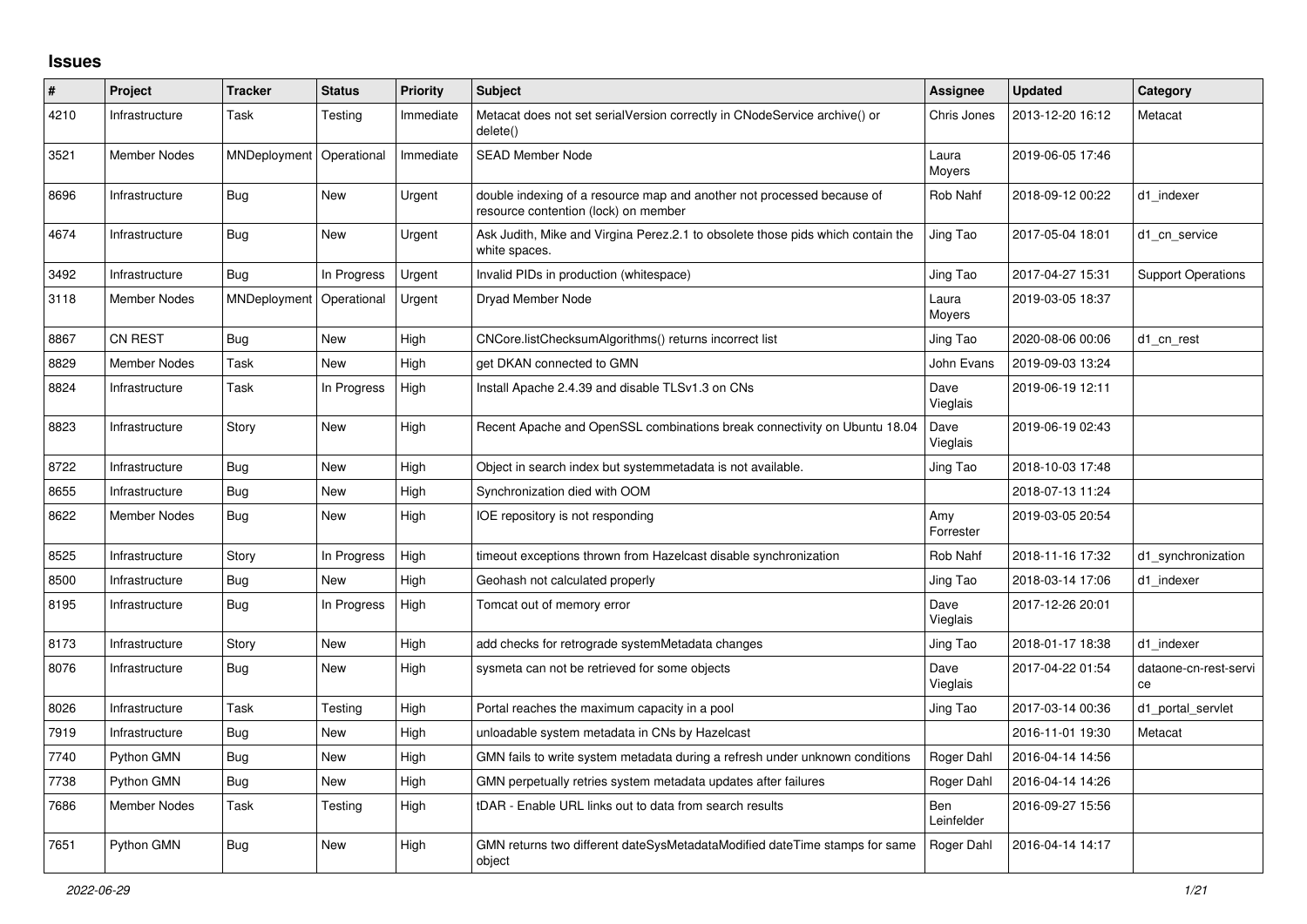| $\vert$ # | Project             | <b>Tracker</b>     | <b>Status</b> | <b>Priority</b> | <b>Subject</b>                                                                   | Assignee            | <b>Updated</b>   | Category       |
|-----------|---------------------|--------------------|---------------|-----------------|----------------------------------------------------------------------------------|---------------------|------------------|----------------|
| 7601      | Infrastructure      | Bug                | <b>New</b>    | High            | CN checksum inconsistencies                                                      | Dave<br>Vieglais    | 2016-01-26 19:29 |                |
| 7046      | <b>Member Nodes</b> | Task               | <b>New</b>    | High            | Certificate DC=org,DC=dataone,CN=osu.piscoweb.org expires in Prod<br>environment | Laura<br>Moyers     | 2015-04-20 16:54 |                |
| 6853      | <b>Member Nodes</b> | MNDeployment   New |               | High            | OBIS (Ocean Biogeographic Information System)                                    | Laura<br>Moyers     | 2015-11-19 17:46 |                |
| 6548      | <b>Member Nodes</b> | MNDeployment       | Operational   | High            | <b>R2R Repository</b>                                                            | Monica Ihli         | 2018-07-26 13:49 |                |
| 6544      | <b>Member Nodes</b> | MNDeployment       | Operational   | High            | TERN Australia (powered by AEKOS)                                                | <b>Bruce Wilson</b> | 2019-05-22 14:21 |                |
| 6485      | Member Nodes        | MNDeployment       | Operational   | High            | The Digital Archaeology Record (tDAR)                                            | Laura<br>Moyers     | 2019-10-09 02:24 |                |
| 3906      | <b>Member Nodes</b> | Task               | New           | High            | Update malformed Resource Maps                                                   |                     | 2013-08-09 17:50 |                |
| 3675      | Infrastructure      | Bug                | <b>New</b>    | High            | package relationships not available for archived objects                         | Rob Nahf            | 2018-09-21 21:01 | d1_indexer     |
| 3664      | Member Nodes        | MNDeployment       | New           | High            | Landcare Research New Zealand                                                    | Laura<br>Moyers     | 2015-11-19 19:39 |                |
| 3558      | <b>Member Nodes</b> | MNDeployment       | Operational   | High            | <b>CDL Merritt</b>                                                               | Laura<br>Moyers     | 2018-08-23 17:05 |                |
| 3556      | <b>Member Nodes</b> | MNDeployment       | Operational   | High            | <b>ESA Data Registry</b>                                                         | Amy<br>Forrester    | 2019-10-08 15:28 |                |
| 3555      | Member Nodes        | MNDeployment       | Operational   | High            | <b>SANParks</b>                                                                  | Laura<br>Moyers     | 2018-05-09 21:19 |                |
| 3554      | Member Nodes        | MNDeployment       | Operational   | High            | <b>KNB</b>                                                                       | Jing Tao            | 2018-08-31 15:16 |                |
| 3553      | <b>Member Nodes</b> | MNDeployment       | Operational   | High            | <b>PISCO</b>                                                                     | Laura<br>Moyers     | 2018-01-10 01:13 |                |
| 3238      | <b>Member Nodes</b> | MNDeployment       | Operational   | High            | Idaho Northwest Knowledge Network member node                                    | Amy<br>Forrester    | 2019-10-08 15:14 |                |
| 3232      | <b>Member Nodes</b> | MNDeployment       | Operational   | High            | LTER-EUROPE                                                                      | Laura<br>Moyers     | 2018-11-21 16:58 |                |
| 3221      | <b>Member Nodes</b> | MNDeployment       | Operational   | High            | EDAC member node                                                                 | Amy<br>Forrester    | 2018-08-31 15:15 |                |
| 1556      | Infrastructure      | Task               | In Progress   | High            | Interns mailing list                                                             |                     | 2011-05-12 23:02 |                |
| 822       | Requirements        | Requirement        | New           | High            | (Requirement) Object access and manipulation should be responsive                | Dave<br>Vieglais    | 2010-09-06 20:27 | d1 common java |
| 821       | Requirements        | Requirement        | <b>New</b>    | High            | (Requirement) Sponsor required functionality                                     | Dave<br>Vieglais    | 2010-09-06 03:28 | d1_common_java |
| 820       | Requirements        | Requirement        | <b>New</b>    | High            | (Requirement) Common API for authentication and authorization operations         | Dave<br>Vieglais    | 2010-09-06 21:23 | Requirement    |
| 795       | Requirements        | Requirement        | <b>New</b>    | High            | (Requirement) System must support revocation of user permissions                 | Dave<br>Vieglais    | 2010-08-29 20:45 | Requirement    |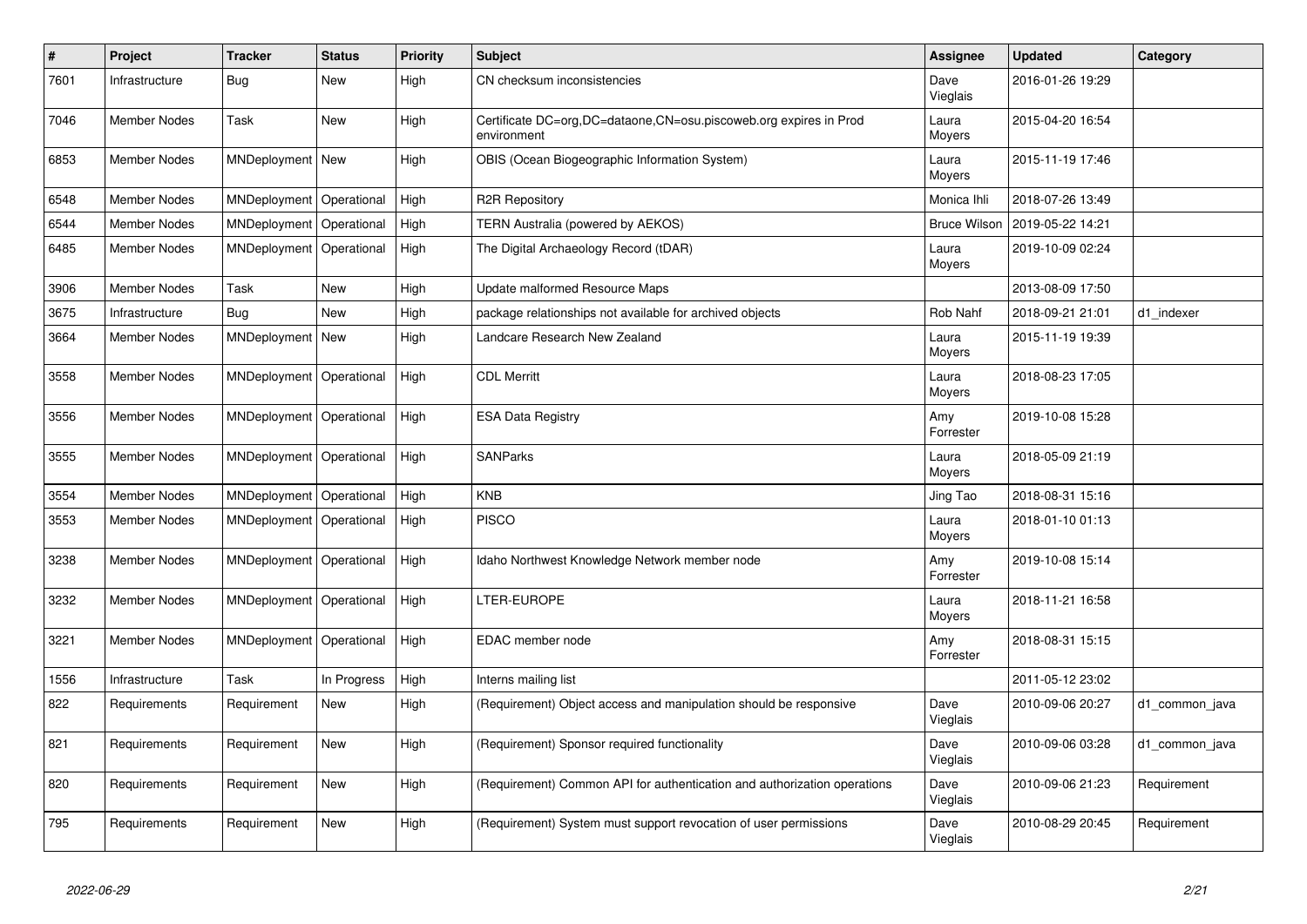| $\pmb{\#}$ | <b>Project</b> | <b>Tracker</b> | <b>Status</b> | <b>Priority</b> | <b>Subject</b>                                                                                                                                          | Assignee            | <b>Updated</b>   | Category       |
|------------|----------------|----------------|---------------|-----------------|---------------------------------------------------------------------------------------------------------------------------------------------------------|---------------------|------------------|----------------|
| 777        | Requirements   | Requirement    | New           | High            | (Requirement) Authorization rules should support common permission levels                                                                               | Dave<br>Vieglais    | 2010-09-06 20:49 | Requirement    |
| 772        | Requirements   | Requirement    | <b>New</b>    | High            | (Requirement) Authentication services should be compatible with existing<br>infrastructure and applications                                             | Dave<br>Vieglais    | 2010-08-11 07:54 | Requirement    |
| 771        | Requirements   | Requirement    | <b>New</b>    | High            | (Requirement) User identities should have simple string serializations that<br>express both the user identity and namespace from which it is drawn      | Dave<br>Vieglais    | 2010-09-06 03:12 | Requirement    |
| 770        | Requirements   | Requirement    | New           | High            | (Requirement) Authorization system should be able to express the<br>pseudo-principal concepts like 'public'                                             | Dave<br>Vieglais    | 2010-08-11 00:41 | Requirement    |
| 769        | Requirements   | Requirement    | New           | High            | (Requirement) Authorization should support critical roles, such as curators and<br>system administrators                                                | Dave<br>Vieglais    | 2010-09-06 03:02 | Requirement    |
| 768        | Requirements   | Requirement    | <b>New</b>    | High            | (Requirement) Need default authz policies that resolve problems associated with<br>inaccessible principals                                              | Dave<br>Vieglais    | 2010-08-11 00:34 | Requirement    |
| 767        | Requirements   | Requirement    | New           | High            | (Requirement) Users need to be able to express embargo rules for data                                                                                   | Dave<br>Vieglais    | 2010-08-11 00:16 | Requirement    |
| 766        | Requirements   | Requirement    | New           | High            | (Requirement) Users should be able to easily assign proxy privileges to other<br>users and to systems acting on their behalf for limited time durations | Dave<br>Vieglais    | 2010-08-11 00:11 | Requirement    |
| 765        | Requirements   | Requirement    | New           | High            | (Requirement) Tools can access an API for authn and authz                                                                                               | Dave<br>Vieglais    | 2010-09-06 20:30 | Requirement    |
| 764        | Requirements   | Requirement    | New           | High            | (Requirement) Authentication and access control should be consistently<br>available                                                                     | Dave<br>Vieglais    | 2010-09-06 20:32 | Requirement    |
| 763        | Requirements   | Requirement    | New           | High            | (Requirement) Authentication and authorization services are geographically<br>replicated                                                                | Dave<br>Vieglais    | 2010-09-06 20:52 | Requirement    |
| 762        | Requirements   | Requirement    | <b>New</b>    | High            | (Requirement) User identities can be derived from existing institutional directory<br>services                                                          | Dave<br>Vieglais    | 2010-09-06 03:01 | Requirement    |
| 761        | Requirements   | Requirement    | New           | High            | (Requirement) Users can specify authorization rules for data objects, science<br>metadata objects, and process artifacts separately                     | Dave<br>Vieglais    | 2010-09-06 03:06 | Requirement    |
| 592        | Requirements   | Requirement    | New           | High            | DataONE needs to synchronize metadata between MNs and CNs                                                                                               | <b>Robert Waltz</b> | 2010-09-06 02:28 | d1 cn service  |
| 411        | Requirements   | Requirement    | New           | High            | (Requirement) The infrastructure must survive destruction of one or more data<br>storage nodes                                                          | Dave<br>Vieglais    | 2010-09-06 03:10 | d1 common java |
| 393        | Requirements   | Requirement    | New           | High            | (Requirement) Access control rule evaluation must be highly scalable and<br>responsive.                                                                 | Dave<br>Vieglais    | 2010-09-06 20:27 | Requirement    |
| 392        | Requirements   | Requirement    | New           | High            | (Requirement) Identity and access control should be interoperable across<br>datanets                                                                    | Dave<br>Vieglais    | 2010-09-06 20:31 | Requirement    |
| 391        | Requirements   | Requirement    | <b>New</b>    | High            | (Requirement) Enable different classes of users commensurate with their roles.                                                                          | Dave<br>Vieglais    | 2010-09-06 20:51 | Requirement    |
| 390        | Requirements   | Requirement    | New           | High            | (Requirement) Consistent mechanism for identifying users                                                                                                | Dave<br>Vieglais    | 2010-09-06 20:50 | Requirement    |
| 384        | Requirements   | Requirement    | New           | High            | (Requirement) Enable efficient mechanisms for users to discover content                                                                                 | Dave<br>Vieglais    | 2010-09-06 03:58 | d1 common java |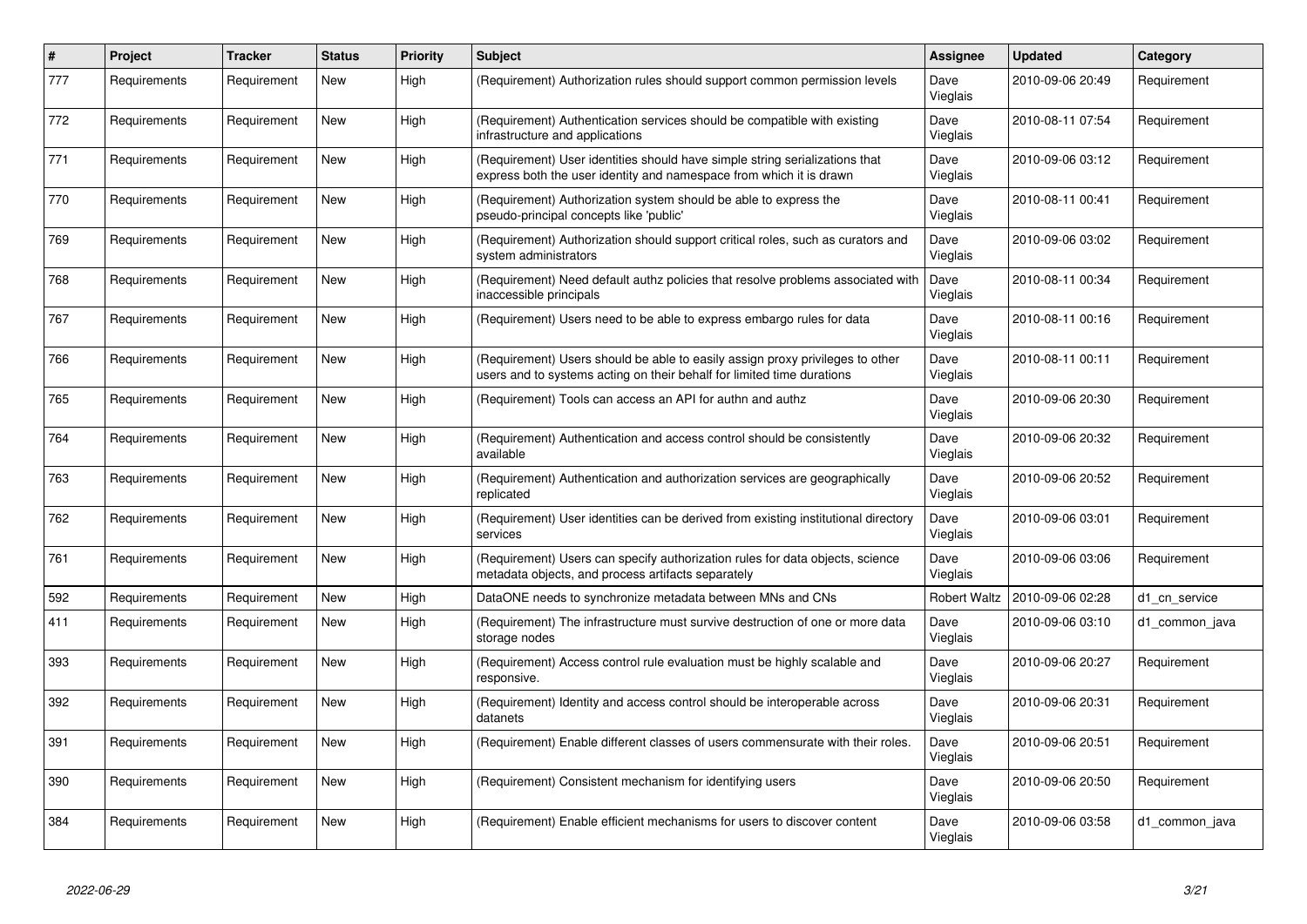| #    | <b>Project</b>      | <b>Tracker</b>          | <b>Status</b> | <b>Priority</b> | Subject                                                                                                  | <b>Assignee</b>       | <b>Updated</b>   | Category                    |
|------|---------------------|-------------------------|---------------|-----------------|----------------------------------------------------------------------------------------------------------|-----------------------|------------------|-----------------------------|
| 318  | Requirements        | Requirement             | New           | High            | (Requirement) Sponsor required Y1 functionality                                                          | Dave<br>Vieglais      | 2010-09-06 03:24 | d1_common_java              |
| 8869 | Infrastructure      | Story                   | New           | Normal          | Equivalent identities show owning different amount of packages.                                          | Jing Tao              | 2020-09-24 22:34 | d1 indexer                  |
| 8866 | Infrastructure      | Bug                     | New           | Normal          | Java client tools should set a custom user agent string                                                  |                       | 2020-07-15 22:43 |                             |
| 8864 | <b>CN REST</b>      | Story                   | <b>New</b>    | Normal          | Sychronization does not register authoritative replica entry correctly                                   | Jing Tao              | 2020-06-19 21:59 | d1_synchronization          |
| 8862 | Infrastructure      | Story                   | New           | Normal          | Deploy a new dataone-cn-rest release                                                                     | Jing Tao              | 2020-04-23 16:24 |                             |
| 8860 | <b>CN REST</b>      | <b>Bug</b>              | <b>New</b>    | Normal          | /token endpoint doesn't set a content-type and character encoding                                        |                       | 2020-02-29 01:00 | d1_portal                   |
| 8858 | Infrastructure      | Task                    | New           | Normal          | Update CN Apache configs in version control with directives to support sitemaps                          | <b>Bryce</b><br>Mecum | 2020-02-24 19:26 |                             |
| 8857 | Infrastructure      | Story                   | New           | Normal          | D1Client.getCN() always get the production cn on the CN Tomcat context                                   | Jing Tao              | 2019-12-13 00:34 | dataone-cn-rest-servi<br>ce |
| 8856 | Infrastructure      | Story                   | New           | Normal          | Put the system metadata part ahead of the object part when d1_client_python<br>constructs the multipart  |                       | 2019-11-22 18:31 | d1_python                   |
| 8855 | Infrastructure      | Story                   | New           | Normal          | Put the system metadata part ahead of the object part when d1_client_r<br>constructs the multipart       | Matthew<br>Jones      | 2019-11-22 18:29 | d1_client_r                 |
| 8854 | Infrastructure      | Story                   | New           | Normal          | Put the system metadata part ahead of the object part when d1_libclient_java<br>constructs the multipart | Jing Tao              | 2019-11-22 18:25 | d1_libclient_java           |
| 8853 | Infrastructure      | Story                   | <b>New</b>    | Normal          | Make cn.resolve smarter                                                                                  |                       | 2019-11-15 16:50 |                             |
| 8851 | Infrastructure      | Story                   | New           | Normal          | CN sends error doc with "pid" to v2 endpoint                                                             | Jing Tao              | 2019-11-06 22:31 | d1_synchronization          |
| 8850 | Infrastructure      | Bug                     | New           | Normal          | v2.3.11 RdfXmlSubprocessor / HttpService.getDocumentBySeriesId can be<br>wrong                           | Jing Tao              | 2019-11-06 18:32 | d1 indexer                  |
| 8849 | Infrastructure      | Story                   | New           | Normal          | During sync, the CN does not detect error returned from getChecksum()                                    | Jing Tao              | 2019-11-06 22:07 |                             |
| 8848 | Infrastructure      | Story                   | New           | Normal          | A minor difference of annotation index between CN and MN                                                 |                       | 2019-11-01 21:37 |                             |
| 8847 | <b>Member Nodes</b> | MNDeployment            | In Review     | Normal          | Freshwater Research and Environmental Database (IGBFRED)                                                 | Dave<br>Vieglais      | 2019-10-17 19:23 |                             |
| 8846 | <b>Member Nodes</b> | Bug                     | <b>New</b>    | Normal          | TFRI node unresponsive                                                                                   |                       | 2019-10-08 15:26 |                             |
| 8845 | <b>Member Nodes</b> | Bug                     | New           | Normal          | Server is returning a 500 error.                                                                         |                       | 2019-10-08 15:20 |                             |
| 8844 | <b>Member Nodes</b> | Bug                     | <b>New</b>    | Normal          | Server certificate is expired                                                                            |                       | 2019-10-08 18:27 |                             |
| 8843 | Member Nodes        | Bug                     | <b>New</b>    | Normal          | Server certificate is expired                                                                            |                       | 2019-10-08 15:14 |                             |
| 8842 | Infrastructure      | Story                   | New           | Normal          | Some exceptions in Metacat                                                                               |                       | 2019-09-19 17:53 |                             |
| 8841 | Infrastructure      | Story                   | New           | Normal          | Solr Index processor don't parse the attributes on the otherEntity on an EML<br>object                   | Jing Tao              | 2019-09-10 22:41 | d1_indexer                  |
| 8839 | Member Nodes        | MNDeployment   Planning |               | Normal          | CMU KiltHub via Figshare                                                                                 | Roger Dahl            | 2019-09-24 17:48 |                             |
| 8837 | Infrastructure      | Story                   | New           | Normal          | Merge the changes from metacat's feature-project-indexing branch to<br>d1_cn_index_processor             | Jing Tao              | 2019-08-16 17:18 | d1 indexer                  |
| 8835 | Member Nodes        | Story                   | New           | Normal          | Add ability for scanner to stop after a certain number of errors                                         | John Evans            | 2019-08-12 19:16 |                             |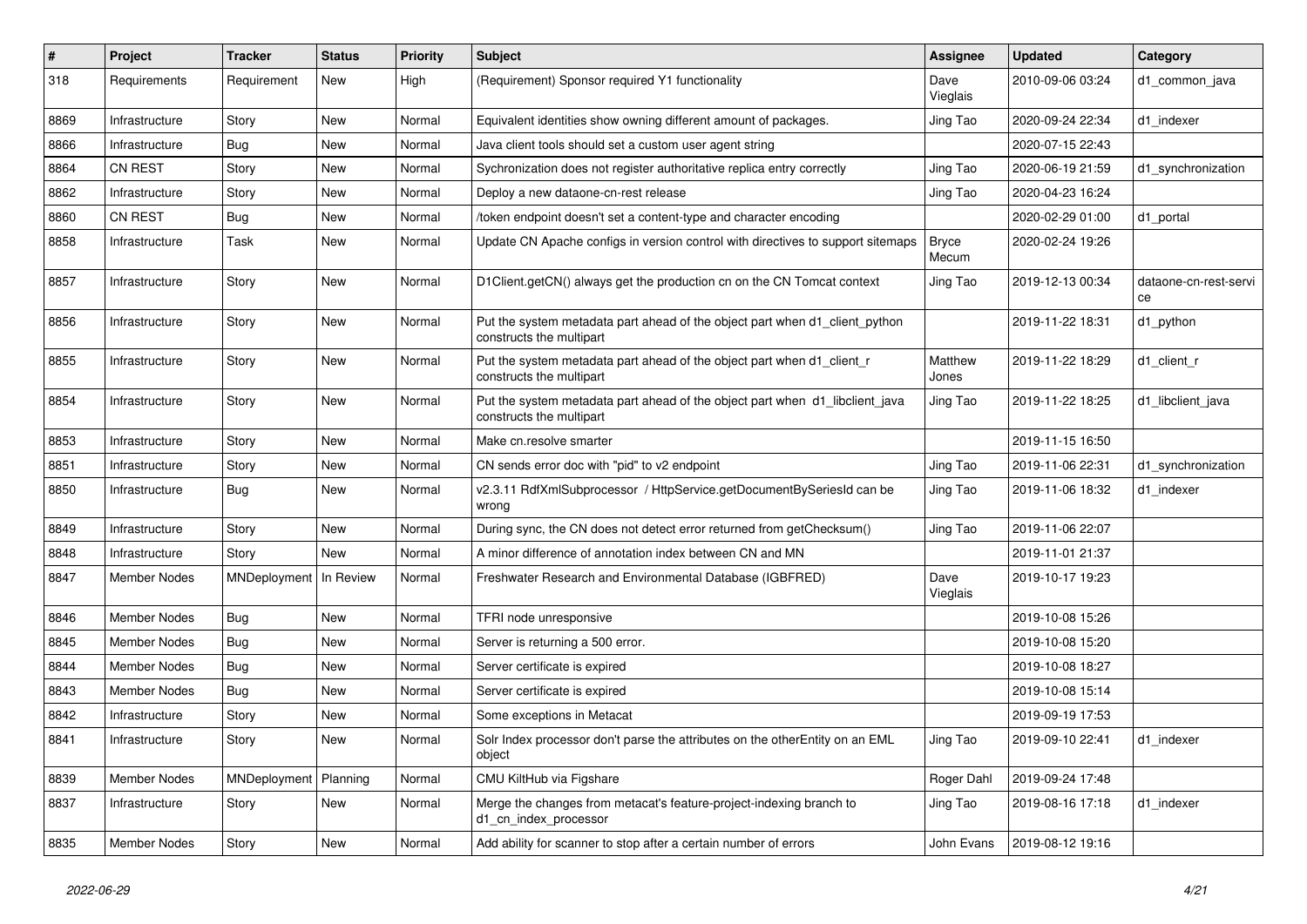| $\#$ | Project             | <b>Tracker</b> | <b>Status</b> | Priority | <b>Subject</b>                                                                                     | <b>Assignee</b>  | <b>Updated</b>   | Category              |
|------|---------------------|----------------|---------------|----------|----------------------------------------------------------------------------------------------------|------------------|------------------|-----------------------|
| 8833 | <b>Member Nodes</b> | Story          | New           | Normal   | Problems utilizing pyshacl within SlenderNodes                                                     | John Evans       | 2019-08-09 18:20 |                       |
| 8832 | <b>Member Nodes</b> | Story          | <b>New</b>    | Normal   | Conflict between pyshacl and owlr on ubuntu                                                        | John Evans       | 2019-08-05 19:32 |                       |
| 8831 | <b>Member Nodes</b> | Story          | New           | Normal   | Import error with schema org.data                                                                  | John Evans       | 2019-08-05 18:57 |                       |
| 8830 | <b>Member Nodes</b> | Task           | New           | Normal   | Requirements Analysis                                                                              | John Evans       | 2019-08-06 14:44 |                       |
| 8828 | <b>Member Nodes</b> | MNDeployment   | In Review     | Normal   | <b>SESAR</b>                                                                                       |                  | 2019-08-01 16:09 |                       |
| 8827 | Infrastructure      | Bug            | New           | Normal   | synchronization doesn't update dateSystemMetadataModified if that's the only<br>field that changed | Rob Nahf         | 2019-07-11 21:26 | d1 synchronization    |
| 8821 | Infrastructure      | <b>Bug</b>     | <b>New</b>    | Normal   | Object doi:10.18739/A2610VR7Z fails to index on CN                                                 | Jing Tao         | 2019-06-19 00:06 |                       |
| 8819 | <b>Member Nodes</b> | Story          | <b>New</b>    | Normal   | IEDA documents not in DataONE                                                                      |                  | 2019-06-13 19:20 |                       |
| 8817 | Infrastructure      | Task           | <b>New</b>    | Normal   | Configure sitemaps on the CN                                                                       | Jing Tao         | 2020-03-12 18:30 |                       |
| 8815 | Infrastructure      | Bug            | <b>New</b>    | Normal   | Investigate and fix failed sync/harvest of doi:10.18739/A2CH48                                     |                  | 2019-06-04 23:26 |                       |
| 8811 | Infrastructure      | Task           | <b>New</b>    | Normal   | Merge 2.3.9 changes to trunk                                                                       | Jing Tao         | 2019-05-21 13:06 |                       |
| 8810 | <b>CN REST</b>      | Task           | <b>New</b>    | Normal   | Verify configuration of portal certificates                                                        |                  | 2019-05-21 13:00 |                       |
| 8809 | <b>CN REST</b>      | Task           | <b>New</b>    | Normal   | Adjust portal properties for certificate configuration                                             |                  | 2019-05-21 12:57 |                       |
| 8808 | Infrastructure      | Task           | <b>New</b>    | Normal   | Remove old versions of Tomcat                                                                      |                  | 2019-05-21 12:49 |                       |
| 8807 | Infrastructure      | Task           | <b>New</b>    | Normal   | remove old versions of postgres                                                                    |                  | 2019-05-21 12:47 |                       |
| 8806 | Infrastructure      | Story          | <b>New</b>    | Normal   | Cleanup from OS upgrades                                                                           |                  | 2019-05-21 12:45 |                       |
| 8804 | Infrastructure      | Task           | New           | Normal   | Add Idap backup config to cn os-core                                                               | Dave<br>Vieglais | 2019-05-21 12:32 | dataone-cn-os-core    |
| 8796 | Infrastructure      | Story          | New           | Normal   | Various issues with service access after upgrade to 18.04                                          | Jing Tao         | 2019-05-21 12:38 |                       |
| 8793 | Infrastructure      | Task           | New           | Normal   | Replace ONEMercury installation                                                                    |                  | 2019-05-01 14:04 |                       |
| 8792 | Infrastructure      | Task           | <b>New</b>    | Normal   | Create landing page for redirection from ONEMercury                                                |                  | 2019-05-01 14:03 |                       |
| 8791 | Infrastructure      | Story          | New           | Normal   | Complete deprecation of ONEMercury interface                                                       | Rob Nahf         | 2019-05-01 14:00 | d1 mercury            |
| 8783 | Infrastructure      | Bug            | New           | Normal   | synchronization re-created 26k map entries in<br>SyncQueueFacade.nodeIdRoundRobin                  | Rob Nahf         | 2019-04-02 20:10 | d1 synchronization    |
| 8782 | Infrastructure      | Story          | <b>New</b>    | Normal   | Upgrade OS to Ubuntu 18.04 on CNs                                                                  | Jing Tao         | 2019-03-22 18:12 |                       |
| 8780 | Infrastructure      | Feature        | New           | Normal   | Develop support for DataCite 4.0 and 4.1 and 4.2                                                   | Dave<br>Vieglais | 2019-03-30 20:38 | d1_indexer            |
| 8779 | Infrastructure      | Story          | <b>New</b>    | Normal   | ForesiteResourceMap performance issue                                                              | Rob Nahf         | 2019-03-25 18:48 | d1 indexer            |
| 8778 | <b>CN REST</b>      | Task           | <b>New</b>    | Normal   | Ensure SystemMetadata replica auditing updates are saved and broadcast                             | Chris Jones      | 2019-03-12 16:54 | d1_replication_audito |
| 8777 | <b>CN REST</b>      | Task           | New           | Normal   | Configure CN to audit objects greater than 1GB                                                     | Chris Jones      | 2019-03-13 20:50 | d1 replication audito |
| 8776 | <b>CN REST</b>      | Task           | <b>New</b>    | Normal   | Set valid replica status to completed                                                              | Chris Jones      | 2019-03-12 15:57 | d1 replication audito |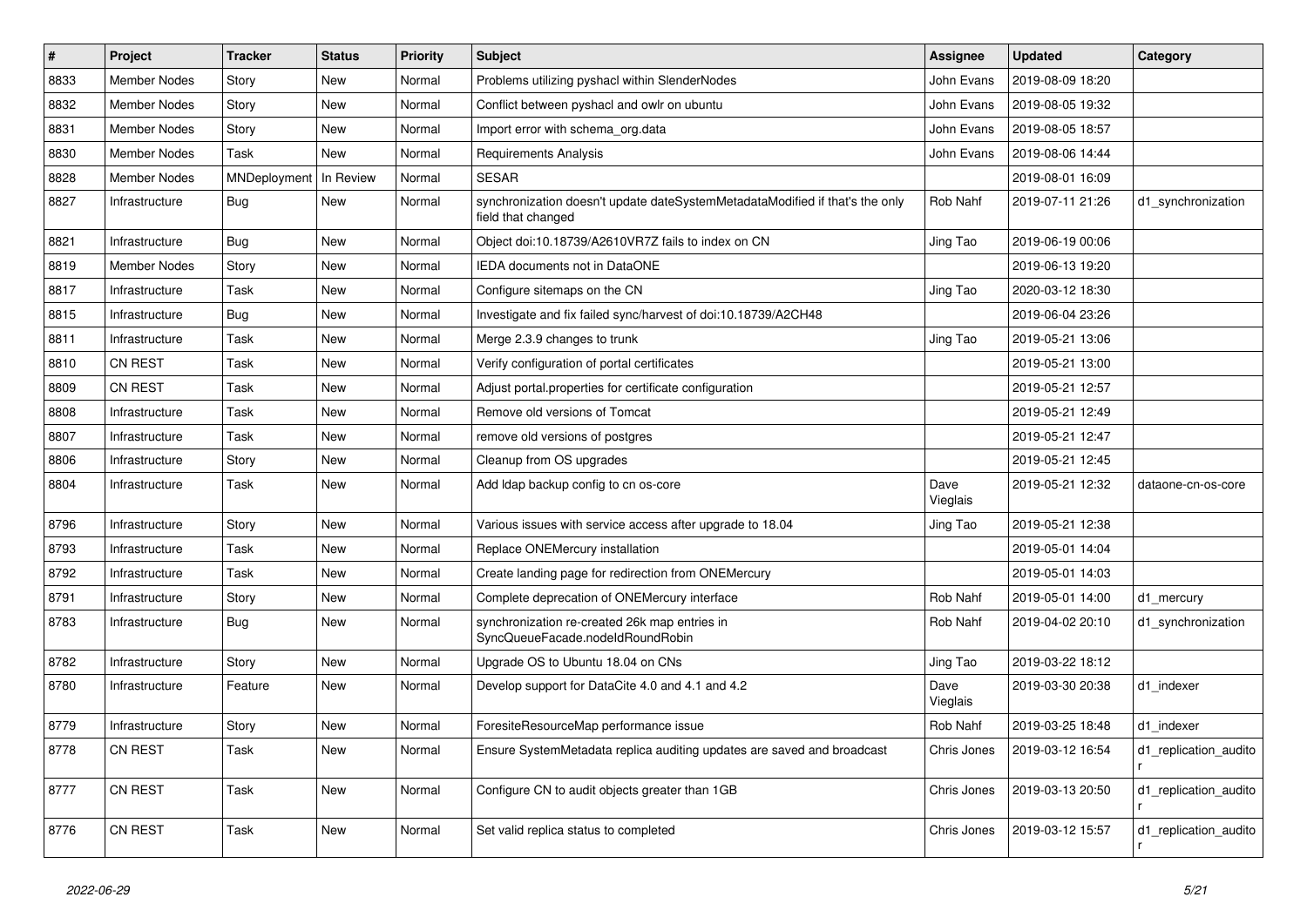| $\#$ | Project             | <b>Tracker</b> | <b>Status</b> | Priority | <b>Subject</b>                                                                                                             | Assignee              | <b>Updated</b>   | Category                  |
|------|---------------------|----------------|---------------|----------|----------------------------------------------------------------------------------------------------------------------------|-----------------------|------------------|---------------------------|
| 8775 | Infrastructure      | Task           | In Progress   | Normal   | Make taxonomic rank fields in Solr index non-case-sensitive                                                                | <b>Bryce</b><br>Mecum | 2019-03-11 23:35 |                           |
| 8774 | Infrastructure      | Decision       | New           | Normal   | Add new CN format for MPEG-2 or update video/mpeg format to cover MPEG-2                                                   |                       | 2019-03-08 16:03 |                           |
| 8772 | <b>Member Nodes</b> | MNDeployment   | Operational   | Normal   | metaGRIL                                                                                                                   | Jing Tao              | 2019-10-08 17:16 |                           |
| 8771 | <b>CN REST</b>      | Story          | New           | Normal   | Issue with LDAP when updating `nodeReplicationPolicy`                                                                      | Dave<br>Vieglais      | 2019-03-05 19:43 | d1_cn_rest                |
| 8770 | <b>CN REST</b>      | Story          | New           | Normal   | Issue with CN handling of encoded identifiers in object/ meta/ node/, others?                                              | Jing Tao              | 2019-03-05 19:37 | d1_cn_rest                |
| 8766 | Infrastructure      | Feature        | In Progress   | Normal   | support server-side link checking for the 303 redirect url in the resolve call                                             | Rob Nahf              | 2019-05-31 15:16 | d1 cn service             |
| 8762 | Infrastructure      | Story          | New           | Normal   | Add new formats to CN                                                                                                      |                       | 2019-02-07 20:03 |                           |
| 8758 | Infrastructure      | Story          | New           | Normal   | Index replicationStatus field                                                                                              | Jing Tao              | 2019-01-14 18:00 | d1_indexer                |
| 8757 | CN REST             | Story          | New           | Normal   | Fix getChecksum() in MNAuditTask to use dynamic checksum algorithms                                                        | Chris Jones           | 2019-01-14 19:48 | d1_replication_audito     |
| 8756 | <b>CN REST</b>      | Story          | New           | Normal   | Ensure replica auditor is effective                                                                                        | Chris Jones           | 2019-01-15 21:00 | d1_replication_audito     |
| 8755 | Infrastructure      | Task           | New           | Normal   | Expand EML indexing support for EML 2.2                                                                                    | <b>Bryce</b><br>Mecum | 2019-08-15 01:50 |                           |
| 8754 | Infrastructure      | Task           | New           | Normal   | Add EML 2.2 to CN formats list                                                                                             | <b>Bryce</b><br>Mecum | 2018-12-19 00:54 |                           |
| 8753 | Infrastructure      | Task           | New           | Normal   | Add support for EML 2.2 (indexing, view)                                                                                   | <b>Bryce</b><br>Mecum | 2018-12-19 00:54 |                           |
| 8750 | <b>Member Nodes</b> | Task           | In Progress   | Normal   | reconnect eLTER MN to DataONE                                                                                              | Roger Dahl            | 2018-11-28 16:59 |                           |
| 8749 | CN REST             | Story          | New           | Normal   | Fix log aggregation events from the CN without associated CN IPs                                                           | Dave<br>Vieglais      | 2019-05-01 22:25 |                           |
| 8747 | Infrastructure      | Task           | New           | Normal   | Adjust package configuration to persist changes between updates                                                            | Dave<br>Vieglais      | 2018-11-16 17:32 |                           |
| 8746 | Infrastructure      | Task           | New           | Normal   | Require email address from user when logging in via ORCID                                                                  |                       | 2018-11-16 05:57 |                           |
| 8742 | <b>Member Nodes</b> | Task           | New           | Normal   | GMN upgrade from 2.4.1 to 3.2.0                                                                                            | Roger Dahl            | 2018-11-13 19:14 |                           |
| 8740 | <b>CN REST</b>      | Bug            | New           | Normal   | CN resolve service returning 404 for some pids                                                                             |                       | 2019-01-22 18:41 | cn metacat                |
| 8739 | Infrastructure      | Task           | In Progress   | Normal   | Attempting to set ulimit results in error on UCSB systems                                                                  | Jing Tao              | 2018-11-08 15:10 | d1_process_daemon         |
| 8738 | Infrastructure      | Story          | In Progress   | Normal   | HZEventFilter performance decline with increased task queue                                                                | Rob Nahf              | 2018-10-30 04:10 | d1 indexer                |
| 8737 | Infrastructure      | Story          | New           | Normal   | Submitters and rights-holders with group permissions can't be granted<br>authorization when the sync process validates sid | Jing Tao              | 2018-11-28 17:12 | d1_synchronization        |
| 8736 | Infrastructure      | Story          | New           | Normal   | Decouple the index generator to the hazelcast system metadata map                                                          |                       | 2019-01-22 19:27 | d1 indexer                |
| 8735 | Infrastructure      | Bug            | In Progress   | Normal   | NPE in IndexTask causes indexing job to fail                                                                               | Rob Nahf              | 2018-10-18 18:33 | d1_indexer                |
| 8734 | Infrastructure      | Story          | New           | Normal   | Hazelcast shutdown tied to out of memory exception!                                                                        | Rob Nahf              | 2018-10-18 16:55 | Metacat                   |
| 8733 | CN REST             | <b>Bug</b>     | New           | Normal   | Exception handling in ForesiteResourceMap needs improvement                                                                | Jing Tao              | 2018-10-12 20:09 | d1_cn_index_proces<br>sor |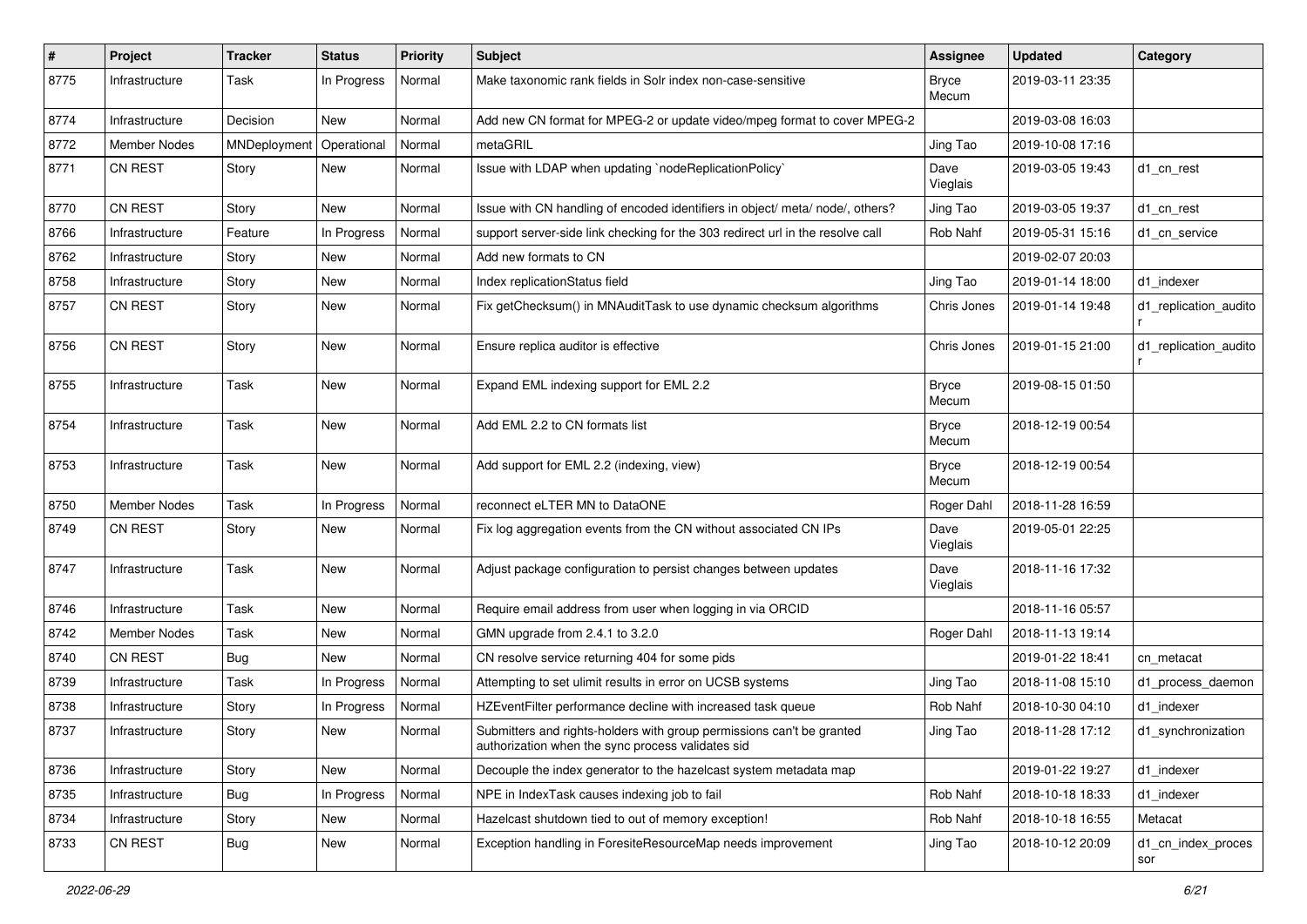| $\vert$ # | <b>Project</b>      | <b>Tracker</b>             | <b>Status</b> | <b>Priority</b> | <b>Subject</b>                                                                                 | Assignee         | <b>Updated</b>   | Category           |
|-----------|---------------------|----------------------------|---------------|-----------------|------------------------------------------------------------------------------------------------|------------------|------------------|--------------------|
| 8731      | Infrastructure      | Bug                        | <b>New</b>    | Normal          | Indexing solr client method is building query with too many ORs, causing errors                | Rob Nahf         | 2018-10-04 22:25 | d1_indexer         |
| 8730      | <b>Member Nodes</b> | Task                       | <b>New</b>    | Normal          | Plan the Implementation (NCAR)                                                                 |                  | 2018-10-11 17:21 |                    |
| 8729      | <b>Member Nodes</b> | Task                       | <b>New</b>    | Normal          | <b>Requirements Analysis</b>                                                                   |                  | 2018-10-11 17:24 |                    |
| 8728      | Member Nodes        | Task                       | In Progress   | Normal          | Initial Communications (NCAR)                                                                  | Amy<br>Forrester | 2018-10-04 17:24 |                    |
| 8727      | Member Nodes        | Story                      | In Progress   | Normal          | <b>NCAR Discovery &amp; Assessment</b>                                                         |                  | 2019-01-22 18:34 |                    |
| 8725      | Member Nodes        | MNDeployment               | In Review     | Normal          | NCAR (National Center for Atmospheric Research)                                                |                  | 2018-10-08 13:33 |                    |
| 8724      | Infrastructure      | <b>Bug</b>                 | <b>New</b>    | Normal          | index out of bounds error in PortalCertificateManager                                          | Rob Nahf         | 2018-10-02 19:11 | d1 portal          |
| 8721      | <b>Member Nodes</b> | MNDeployment   Operational |               | Normal          | IEDA US Antarctic Program Data Center (Interdisciplinary Earth Data Alliance)                  | Dave<br>Vieglais | 2019-05-14 13:46 |                    |
| 8704      | <b>Member Nodes</b> | MNDeployment   Operational |               | Normal          | IEDA Marine-Geo Digital Library (Interdisciplinary Earth Data Alliance)                        | Dave<br>Vieglais | 2019-05-14 13:47 |                    |
| 8703      | Infrastructure      | Task                       | <b>New</b>    | Normal          | test the cleaned up indexer in DEV                                                             | Rob Nahf         | 2018-09-24 18:05 | d1 indexer         |
| 8702      | Infrastructure      | Story                      | <b>New</b>    | Normal          | Indexing Refactor Strategy                                                                     | Rob Nahf         | 2018-09-24 18:05 | d1 indexer         |
| 8698      | <b>CN REST</b>      | Bug                        | <b>New</b>    | Normal          | CN Performance degradation                                                                     |                  | 2018-09-13 21:05 | d1 cn rest         |
| 8697      | Member Nodes        | Task                       | <b>New</b>    | Normal          | ESSDIVE: anonymous download issue                                                              | Chris Jones      | 2018-09-13 19:40 |                    |
| 8686      | Infrastructure      | <b>Bug</b>                 | New           | Normal          | d1-index-task-processor failed with NPE                                                        | Rob Nahf         | 2018-08-24 01:35 | d1 indexer         |
| 8685      | <b>Member Nodes</b> | Task                       | <b>New</b>    | Normal          | ONEShare - GMN upgrade 2.4.2 to 3.0.4                                                          | Roger Dahl       | 2018-08-23 17:18 |                    |
| 8683      | <b>Member Nodes</b> | Story                      | <b>New</b>    | Normal          | USGS SDC: redeploy as a v2 Slender Node with GMN                                               | John Evans       | 2019-05-15 14:03 |                    |
| 8681      | Member Nodes        | Task                       | <b>New</b>    | Normal          | NCEI - install new GMN                                                                         | Roger Dahl       | 2019-03-05 18:20 |                    |
| 8676      | <b>Member Nodes</b> | Task                       | <b>New</b>    | Normal          | NRDC - GMN upgrade 2.4.2 to 3.0.4                                                              | Roger Dahl       | 2019-03-05 20:43 |                    |
| 8673      | <b>Member Nodes</b> | Task                       | <b>New</b>    | Normal          | Pangaea- GMN upgrade from 2.4.0 to 3.0.4                                                       | Roger Dahl       | 2018-09-04 18:48 |                    |
| 8672      | Member Nodes        | Task                       | <b>New</b>    | Normal          | CDL - upgrade GMN 2.4.0 to 3.0.4                                                               | Roger Dahl       | 2018-08-23 17:13 |                    |
| 8670      | <b>Member Nodes</b> | Task                       | <b>New</b>    | Normal          | FEMC - upgrade GMN 2.3.7 to 3.0.4                                                              | Roger Dahl       | 2019-08-02 18:22 |                    |
| 8668      | <b>Member Nodes</b> | Task                       | <b>New</b>    | Normal          | MPC- upgrade GMN version 1.2.10 to 3.0.4                                                       | Roger Dahl       | 2019-03-05 20:35 |                    |
| 8657      | Log Reporting       | <b>Bug</b>                 | New           | Normal          | Log aggregation service not recording logs for the MNs - urn:node:TDAR and<br>urn:node:OTS_NDC |                  | 2018-07-16 21:36 | d1_log_aggregation |
| 8646      | <b>Member Nodes</b> | Task                       | <b>New</b>    | Normal          | (cyverse) Formal Announcement                                                                  |                  | 2018-07-19 18:31 |                    |
| 8645      | Member Nodes        | Task                       | <b>New</b>    | Normal          | (Cyverse) Mutual acceptance                                                                    | Amy<br>Forrester | 2018-07-05 14:26 |                    |
| 8644      | <b>Member Nodes</b> | Task                       | <b>New</b>    | Normal          | (Cyverse) Register in Production                                                               |                  | 2018-07-05 14:25 |                    |
| 8643      | Member Nodes        | Task                       | <b>New</b>    | Normal          | (Cyverse) Implement in Production Environment                                                  |                  | 2018-07-05 14:25 |                    |
| 8642      | Infrastructure      | Bug                        | <b>New</b>    | Normal          | Replication tasks apparently not deleted from backing store in a timely fashion                | Dave<br>Vieglais | 2018-07-05 12:11 | d1 replication     |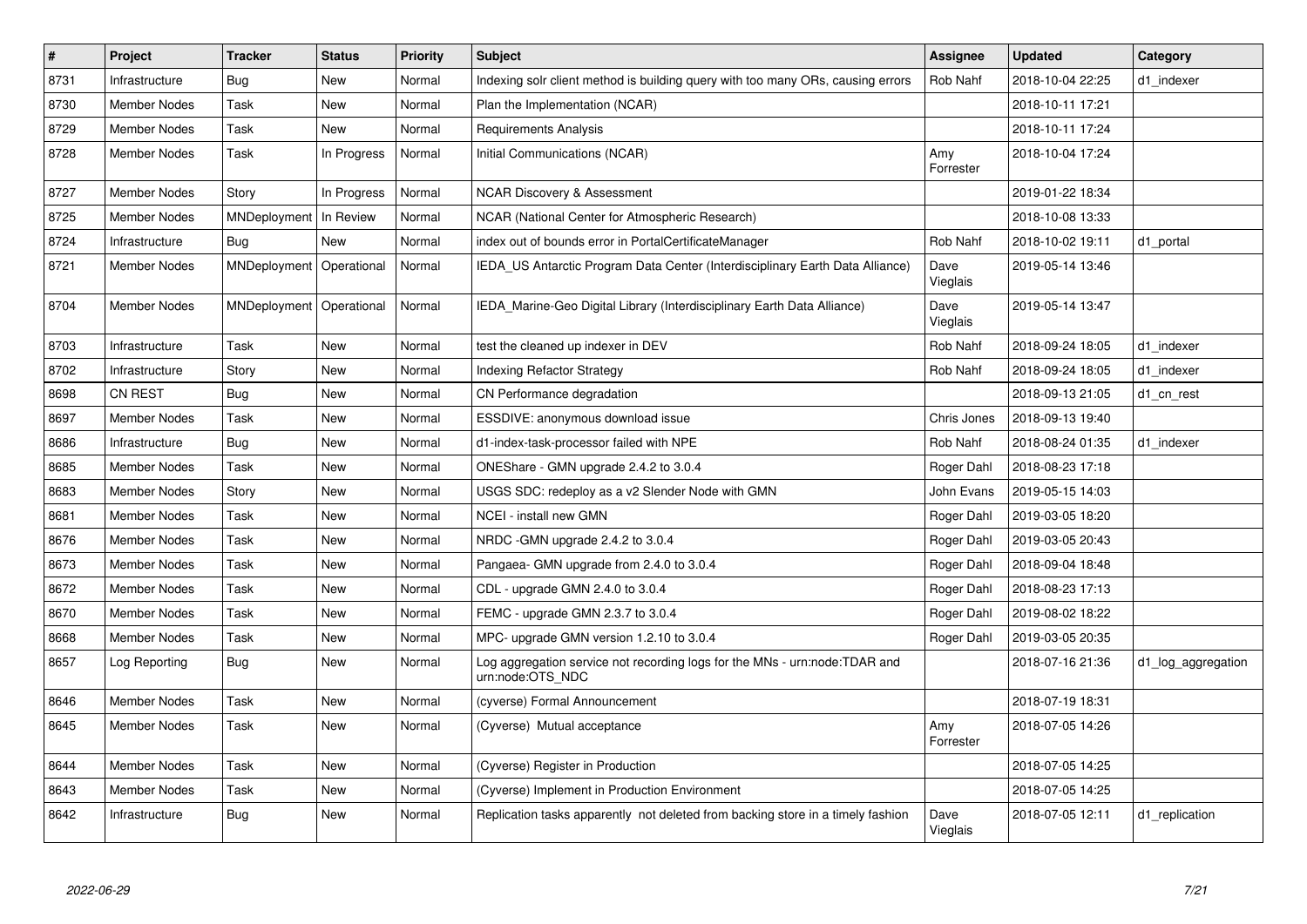| #    | Project             | <b>Tracker</b> | <b>Status</b> | <b>Priority</b> | Subject                                                                                                                         | <b>Assignee</b>       | <b>Updated</b>   | Category              |
|------|---------------------|----------------|---------------|-----------------|---------------------------------------------------------------------------------------------------------------------------------|-----------------------|------------------|-----------------------|
| 8641 | Infrastructure      | Bug            | New           | Normal          | Any change to SystemMetadata causes a new replication task to be generated<br>without consideration of the object replicability | Chris Jones           | 2018-07-04 12:28 | d1_replication        |
| 8640 | Infrastructure      | Bug            | New           | Normal          | Replication includes "down" nodes as replication targets                                                                        | Chris Jones           | 2018-07-04 11:29 | d1 replication        |
| 8639 | Infrastructure      | Story          | <b>New</b>    | Normal          | Replication performance is too slow to service demand                                                                           | Chris Jones           | 2018-07-04 11:18 | d1_replication        |
| 8636 | <b>Member Nodes</b> | Task           | <b>New</b>    | Normal          | DAAC: Test Registration                                                                                                         |                       | 2018-07-02 14:58 |                       |
| 8635 | <b>Member Nodes</b> | Task           | New           | Normal          | DAAC: Develop or Implement MN Software                                                                                          |                       | 2018-07-02 15:00 |                       |
| 8634 | <b>Member Nodes</b> | Story          | New           | Normal          | DAAC: Testing & Development                                                                                                     | Dave<br>Vieglais      | 2018-07-02 14:55 |                       |
| 8633 | <b>Member Nodes</b> | Task           | In Progress   | Normal          | DAAC: Re-Training & Re-Deployment Planning                                                                                      | Amy<br>Forrester      | 2018-07-02 14:53 |                       |
| 8630 | <b>CN REST</b>      | Bug            | New           | Normal          | equivalentIdentity values use uppercase letters when the same person subject<br>values are lowercase                            |                       | 2018-06-26 14:15 | d1_identity_manager   |
| 8616 | Infrastructure      | Decision       | <b>New</b>    | Normal          | Consider expanding isotc211's indexing component's keyword XPath to cover<br>topicCategories                                    |                       | 2018-06-15 00:13 |                       |
| 8614 | <b>Member Nodes</b> | Task           | New           | Normal          | BCO-DMO: testing the member node                                                                                                | Matthew<br>Jones      | 2018-06-13 15:48 |                       |
| 8604 | Infrastructure      | Task           | New           | Normal          | Update the static IP lists for robots etc                                                                                       | Dave<br>Vieglais      | 2018-06-07 20:56 | d1_log_aggregation    |
| 8603 | Infrastructure      | Bug            | New           | Normal          | log aggregation incorrectly assigning location information                                                                      | Dave<br>Vieglais      | 2018-06-07 20:52 | d1_log_aggregation    |
| 8602 | Infrastructure      | Story          | New           | Normal          | Log aggregation and augmentation process mid 2018 updates                                                                       | Dave<br>Vieglais      | 2018-06-07 20:49 | d1_log_aggregation    |
| 8601 | Infrastructure      | Decision       | <b>New</b>    | Normal          | Decide on a URI space for DataONE resources                                                                                     |                       | 2018-07-18 21:42 |                       |
| 8594 | <b>Member Nodes</b> | Task           | New           | Normal          | GOA: replicate to Research Workspace                                                                                            | Matthew<br>Jones      | 2018-05-15 17:40 |                       |
| 8590 | <b>Member Nodes</b> | Task           | <b>New</b>    | Normal          | <b>ARM: Requirements Analysis</b>                                                                                               |                       | 2018-05-10 20:50 |                       |
| 8589 | <b>Member Nodes</b> | Story          | <b>New</b>    | Normal          | ARM: Re-Discovery & Planning                                                                                                    |                       | 2018-05-10 21:44 |                       |
| 8587 | <b>Member Nodes</b> | Task           | <b>New</b>    | Normal          | Add DataONE Logo to SanParks website                                                                                            | Jing Tao              | 2018-05-09 21:19 |                       |
| 8583 | DataONE API         | Feature        | New           | Normal          | Provide some mechanism for diagnosing correctness of MN certificates                                                            | Dave<br>Vieglais      | 2018-05-02 03:18 |                       |
| 8582 | <b>CN REST</b>      | Story          | <b>New</b>    | Normal          | Replica Auditing service is throwing errors                                                                                     | Jing Tao              | 2019-01-14 16:40 | d1_replication_audito |
| 8576 | Search UI           | Task           | New           | Normal          | Remove Code Changes Specific to Appearance of Data Citation for PANGAEA<br>formatID                                             | Monica Ihli           | 2018-04-30 13:29 |                       |
| 8574 | Search UI           | Story          | New           | Normal          | PANGAEA Temporary Fix: SID only in Data Citation                                                                                | <b>Bryce</b><br>Mecum | 2018-05-01 01:45 |                       |
| 8573 | Infrastructure      | <b>Bug</b>     | In Progress   | Normal          | changing accessPolicies and rightHolders down the line of series can cause<br>improper sync failures                            | Rob Nahf              | 2018-05-03 21:52 | d1_synchronization    |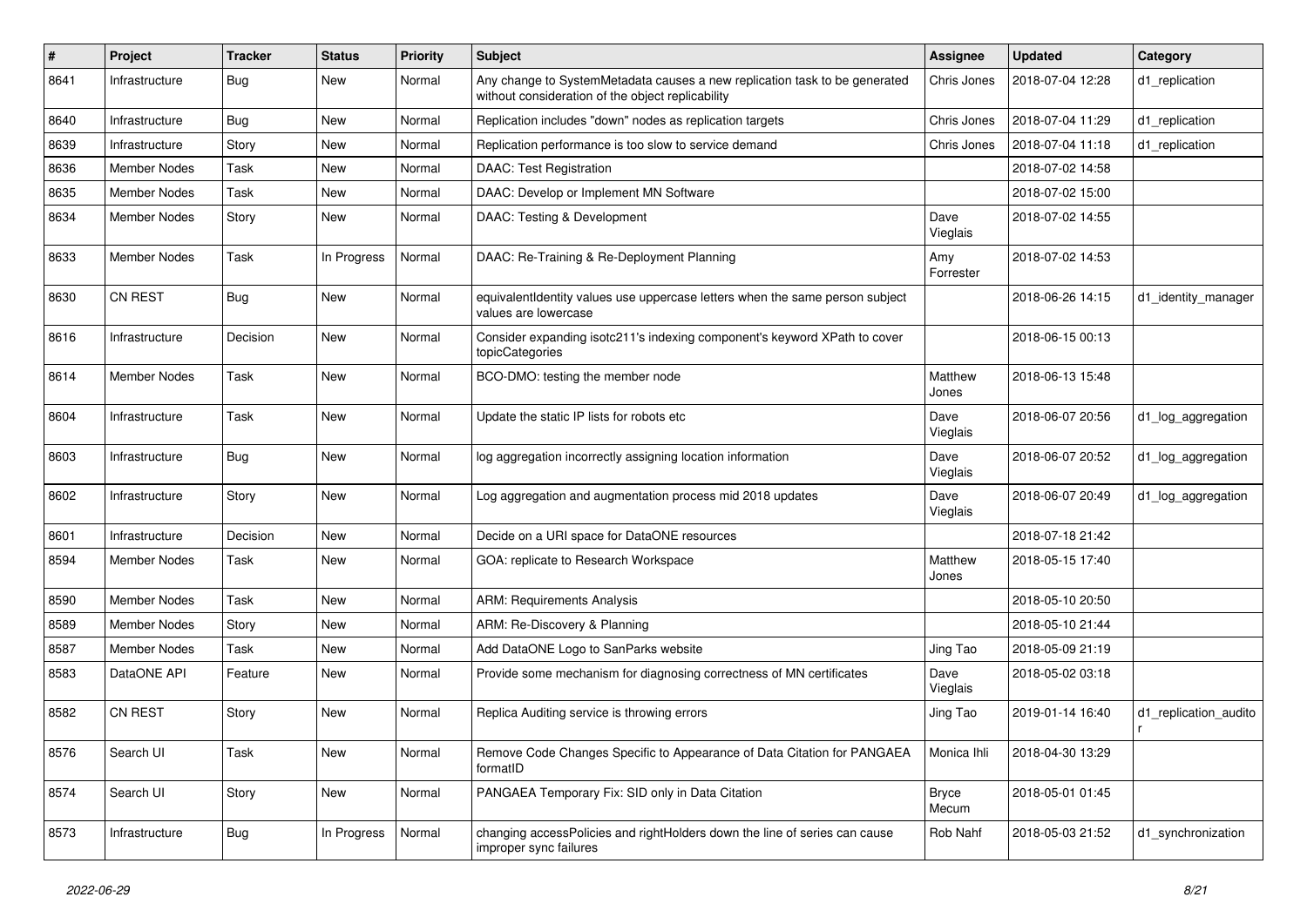| $\vert$ # | Project             | <b>Tracker</b>             | <b>Status</b> | <b>Priority</b> | <b>Subject</b>                                                                            | <b>Assignee</b>  | <b>Updated</b>   | Category   |
|-----------|---------------------|----------------------------|---------------|-----------------|-------------------------------------------------------------------------------------------|------------------|------------------|------------|
| 8571      | Infrastructure      | <b>Bug</b>                 | In Progress   | Normal          | IndexTool can't index a data object                                                       | Jing Tao         | 2018-04-23 20:13 | d1 indexer |
| 8570      | Infrastructure      | <b>Bug</b>                 | <b>New</b>    | Normal          | index task not generated for a newly synchronized object                                  | Jing Tao         | 2018-04-20 20:51 | d1_indexer |
| 8568      | <b>Member Nodes</b> | Story                      | New           | Normal          | (CyVerse) Move to production                                                              |                  | 2018-04-23 21:18 |            |
| 8566      | Member Nodes        | Task                       | In Progress   | Normal          | <b>Test Registration</b>                                                                  | Rob Nahf         | 2019-04-16 17:17 |            |
| 8564      | <b>Member Nodes</b> | Story                      | New           | Normal          | (CyVerse) Testing & Development                                                           | Rob Nahf         | 2018-07-02 19:56 |            |
| 8563      | <b>Member Nodes</b> | MNDeployment   New         |               | Normal          | Scripps Institute of Oceanography Explorer                                                |                  | 2018-04-18 16:40 |            |
| 8562      | <b>Member Nodes</b> | MNDeployment   New         |               | Normal          | PSD Climate and Weather Data                                                              |                  | 2018-04-18 16:39 |            |
| 8561      | <b>Member Nodes</b> | MNDeployment   New         |               | Normal          | <b>PRISM Climate Data</b>                                                                 |                  | 2018-04-18 16:37 |            |
| 8560      | Member Nodes        | MNDeployment   New         |               | Normal          | PPS - Precipitation Processing System                                                     |                  | 2018-04-18 16:36 |            |
| 8559      | Member Nodes        | MNDeployment New           |               | Normal          | PMM - Precipitation Measurement Missions                                                  |                  | 2018-04-18 16:35 |            |
| 8558      | <b>Member Nodes</b> | MNDeployment   New         |               | Normal          | PDC - Polar Data Catalogue                                                                |                  | 2018-04-18 16:33 |            |
| 8557      | Member Nodes        | MNDeployment   New         |               | Normal          | Physical Oceanography Distributed Active Archive Center                                   |                  | 2018-04-18 16:32 |            |
| 8556      | <b>Member Nodes</b> | MNDeployment   New         |               | Normal          | OAFlux (WHOI)                                                                             |                  | 2018-04-18 16:30 |            |
| 8555      | Member Nodes        | MNDeployment   New         |               | Normal          | <b>NGEE Arctic</b>                                                                        |                  | 2018-04-18 16:27 |            |
| 8554      | <b>Member Nodes</b> | MNDeployment   New         |               | Normal          | SEDAC - NASA Socioeconomic Data and Applications Center                                   |                  | 2018-04-17 20:05 |            |
| 8553      | Member Nodes        | MNDeployment   New         |               | Normal          | MVCO - Martha's Vineyard Coastal Observatory                                              |                  | 2018-04-17 20:03 |            |
| 8552      | Member Nodes        | MNDeployment   New         |               | Normal          | GLCF - Global Land Cover Facility                                                         |                  | 2018-04-17 20:01 |            |
| 8551      | <b>Member Nodes</b> | MNDeployment   New         |               | Normal          | Forest Service Research Data Archive                                                      |                  | 2018-04-17 20:00 |            |
| 8550      | Member Nodes        | MNDeployment   New         |               | Normal          | ESGF - Earth System Grid Federation                                                       |                  | 2018-04-17 19:58 |            |
| 8549      | <b>Member Nodes</b> | MNDeployment   New         |               | Normal          | Earth Resources Observation and Science Center                                            |                  | 2018-04-17 19:55 |            |
| 8548      | <b>Member Nodes</b> | MNDeployment   New         |               | Normal          | Earthdata powered by EOSDIS                                                               |                  | 2018-04-17 19:51 |            |
| 8544      | <b>Member Nodes</b> | MNDeployment   Operational |               | Normal          | Chinese Ecosystem Research Network                                                        | Amy<br>Forrester | 2018-12-04 14:56 |            |
| 8541      | Infrastructure      | Bug                        | New           | Normal          | index shutdown threw exception                                                            | Rob Nahf         | 2018-04-12 16:44 | d1 indexer |
| 8540      | Infrastructure      | Story                      | New           | Normal          | interesting 15 minute Hazelcast timeout in IndexProcessor                                 | Rob Nahf         | 2018-04-12 04:32 | d1 indexer |
| 8539      | Member Nodes        | MNDeployment New           |               | Normal          | NASA Distributed Active Archive Center at National Snow & Ice Data Center<br>(NASA DAAC)  |                  | 2018-04-10 19:19 |            |
| 8537      | Infrastructure      | Story                      | <b>New</b>    | Normal          | indexer doesn't populate SID-defined relationships unless new resourceMap is<br>submitted | Rob Nahf         | 2018-04-09 22:51 | d1_indexer |
| 8536      | Infrastructure      | Bug                        | In Progress   | Normal          | resource Map update when metadata SID is used is not indexed                              | Rob Nahf         | 2018-04-12 20:55 | d1_indexer |
| 8535      | <b>Member Nodes</b> | Story                      | In Progress   | Normal          | Neotoma: Story: Discovery & Planning                                                      | Amy<br>Forrester | 2018-04-09 21:14 |            |
| 8534      | Member Nodes        | Task                       | New           | Normal          | GCOOS: Technical Requirements & Design Planning                                           |                  | 2018-04-09 20:18 |            |
| 8531      | Member Nodes        | Task                       | New           | Normal          | Training & education                                                                      |                  | 2018-04-06 15:11 |            |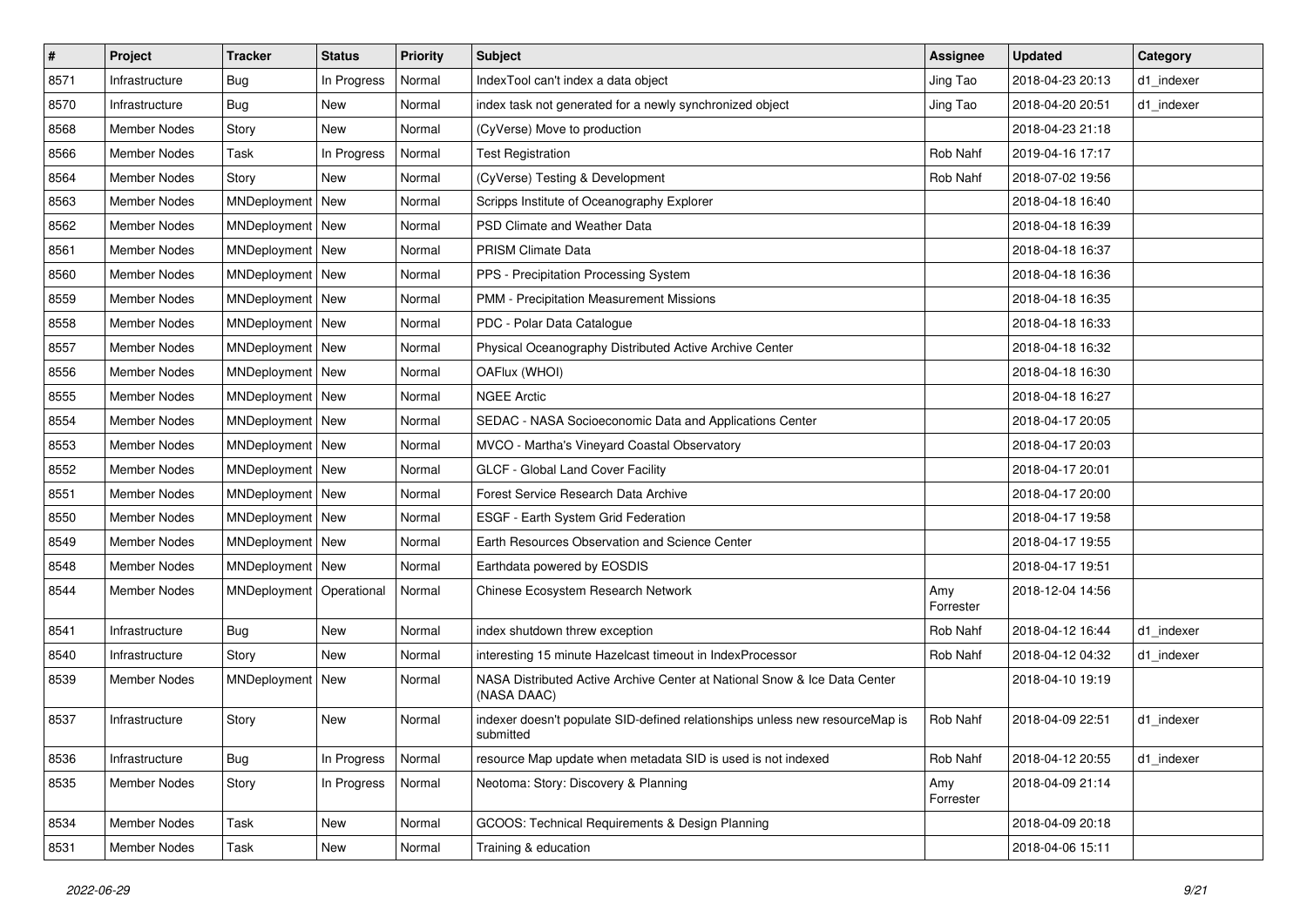| $\vert$ # | <b>Project</b>                  | <b>Tracker</b> | <b>Status</b> | <b>Priority</b> | <b>Subject</b>                                                                                               | Assignee         | <b>Updated</b>   | Category           |
|-----------|---------------------------------|----------------|---------------|-----------------|--------------------------------------------------------------------------------------------------------------|------------------|------------------|--------------------|
| 8529      | DataONE API                     | Task           | <b>New</b>    | Normal          | Add field to Solr index that includes the obsolescence chain                                                 |                  | 2018-04-10 05:21 |                    |
| 8528      | DataONE API                     | Task           | <b>New</b>    | Normal          | Add MNRead.getVersions, CNRead.getVersions                                                                   |                  | 2018-04-03 19:26 |                    |
| 8523      | <b>Member Nodes</b>             | Task           | In Progress   | Normal          | CAFF: Technical Requirements & Design Planning                                                               | Amy<br>Forrester | 2018-06-14 14:21 |                    |
| 8522      | <b>Member Nodes</b>             | Task           | In Progress   | Normal          | <b>CAFF: MN Communications</b>                                                                               | Amy<br>Forrester | 2018-04-11 14:48 |                    |
| 8521      | <b>Member Nodes</b>             | Story          | New           | Normal          | CAFF: Testing & Development                                                                                  |                  | 2018-04-06 15:17 |                    |
| 8519      | <b>Testing MN</b><br>Management | Task           | New           | Normal          | meow: Formal Announcement                                                                                    |                  | 2018-03-22 20:45 |                    |
| 8518      | <b>Testing MN</b><br>Management | Task           | New           | Normal          | meow: Mutual Acceptance                                                                                      |                  | 2018-03-22 20:45 |                    |
| 8517      | <b>Testing MN</b><br>Management | Task           | New           | Normal          | meow: Register in Production                                                                                 |                  | 2018-03-22 20:45 |                    |
| 8516      | <b>Testing MN</b><br>Management | Task           | New           | Normal          | meow: Implement in Production                                                                                |                  | 2018-03-22 20:45 |                    |
| 8515      | <b>Testing MN</b><br>Management | Story          | New           | Normal          | meow: Move to Production                                                                                     |                  | 2018-03-22 20:45 |                    |
| 8514      | Infrastructure                  | Task           | New           | Normal          | deploy new Metacat / synchronization slows down because of increased<br>cn.create times                      | Rob Nahf         | 2018-03-22 17:07 | d1_synchronization |
| 8507      | Infrastructure                  | Task           | <b>New</b>    | Normal          | Support generation of citation metadata records from dublin core                                             |                  | 2018-03-19 22:37 |                    |
| 8506      | Infrastructure                  | Task           | New           | Normal          | Identify ISO metadata terms appropriate for population of data citation elements<br>of the solr search index |                  | 2018-10-04 18:17 |                    |
| 8505      | Infrastructure                  | Task           | <b>New</b>    | Normal          | Review solr terms for coverage of data citation elements                                                     | Monica Ihli      | 2018-03-19 21:57 |                    |
| 8504      | Infrastructure                  | Story          | <b>New</b>    | Normal          | Support creation of data citation record from solr record                                                    | Monica Ihli      | 2018-07-17 23:06 | d1 indexer         |
| 8499      | Infrastructure                  | Task           | <b>New</b>    | Normal          | Improve rendering of http://www.isotc211.org/2005/gmd-pangaea in search UI                                   |                  | 2018-05-01 01:07 |                    |
| 8498      | Member Nodes                    | Task           | In Progress   | Normal          | SANParks metacat not responding to harvest requests                                                          | Matthew<br>Jones | 2019-04-15 18:09 |                    |
| 8470      | Infrastructure                  | Story          | <b>New</b>    | Normal          | Make the spring context of the d1_index_processor daemon more configurable                                   | Jing Tao         | 2018-03-22 16:53 | d1 indexer         |
| 8469      | CN REST                         | Task           | In Progress   | Normal          | evaluate if ORCID API will continue to work after 1.2 is deprecated                                          | Jing Tao         | 2018-03-22 16:54 | d1 portal servlet  |
| 8467      | <b>Testing MN</b><br>Management | Task           | New           | Normal          | test: Display as Upcoming                                                                                    |                  | 2018-03-01 21:04 |                    |
| 8466      | <b>Testing MN</b><br>Management | Task           | <b>New</b>    | Normal          | test: Test Registration                                                                                      |                  | 2018-03-01 21:04 |                    |
| 8465      | <b>Testing MN</b><br>Management | Task           | <b>New</b>    | Normal          | test: Develop or Implement MN Software                                                                       |                  | 2018-03-01 21:04 |                    |
| 8464      | <b>Testing MN</b><br>Management | Task           | <b>New</b>    | Normal          | test: Metadata Validation                                                                                    |                  | 2018-03-01 21:04 |                    |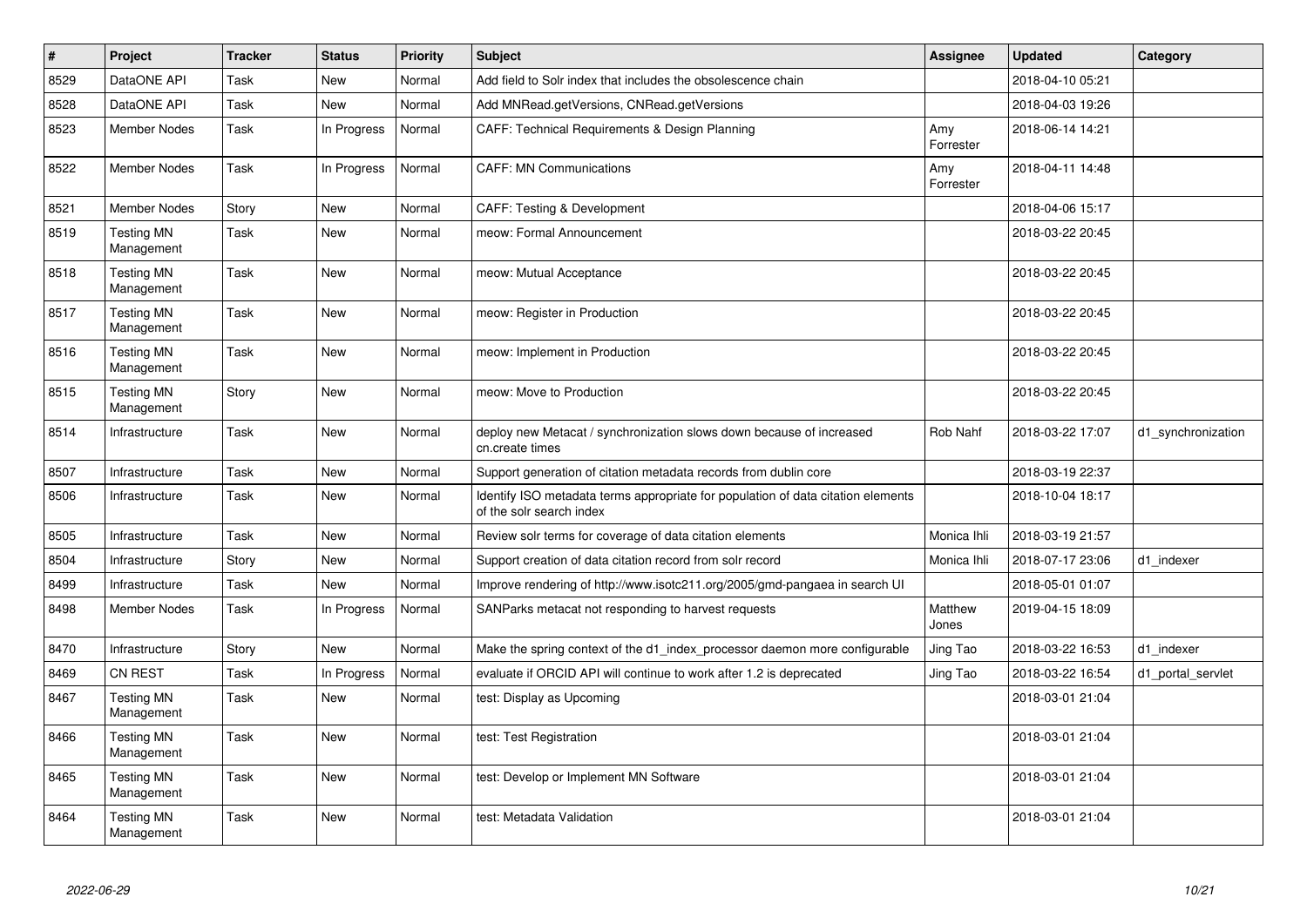| $\vert$ # | Project                         | <b>Tracker</b>     | <b>Status</b> | <b>Priority</b> | <b>Subject</b>                                                                                                          | <b>Assignee</b>  | <b>Updated</b>   | Category                  |
|-----------|---------------------------------|--------------------|---------------|-----------------|-------------------------------------------------------------------------------------------------------------------------|------------------|------------------|---------------------------|
| 8463      | <b>Testing MN</b><br>Management | Story              | <b>New</b>    | Normal          | test: Testing & Development                                                                                             |                  | 2018-03-01 21:04 |                           |
| 8462      | <b>Testing MN</b><br>Management | MNDeployment   New |               | Normal          | <b>Test MN ticket</b>                                                                                                   |                  | 2018-03-01 20:57 |                           |
| 8461      | <b>Testing MN</b><br>Management | MNDeployment   New |               | Normal          | MEOW - Monitoring Ecosystems & Oceans in Wales                                                                          |                  | 2018-03-22 20:45 |                           |
| 8448      | Infrastructure                  | <b>Bug</b>         | <b>New</b>    | Normal          | d1 cn index tool doesn't reindex an pid from a given file                                                               | Jing Tao         | 2018-03-02 22:06 | d1 indexer                |
| 8383      | <b>Testing MN</b><br>Management | Task               | New           | Normal          | <b>Feasibility Assessment</b>                                                                                           |                  | 2018-02-27 17:32 |                           |
| 8382      | <b>Testing MN</b><br>Management | Task               | <b>New</b>    | Normal          | <b>Initial Communications</b>                                                                                           |                  | 2018-02-27 17:32 |                           |
| 8381      | <b>Testing MN</b><br>Management | Story              | <b>New</b>    | Normal          | Discovery                                                                                                               |                  | 2018-02-27 17:32 |                           |
| 8380      | Infrastructure                  | <b>Bug</b>         | <b>New</b>    | Normal          | MN.update method doesn't check if the authoritativeMN is null on the system<br>metadata of the new object               | Jing Tao         | 2018-03-02 21:53 | Metacat                   |
| 8379      | Infrastructure                  | <b>Bug</b>         | New           | Normal          | remove or improve AuthLdap.getGroups logging statement                                                                  | Jing Tao         | 2018-02-27 16:51 | Metacat                   |
| 8378      | <b>Member Nodes</b>             | Task               | In Progress   | Normal          | (OTS) replicate data                                                                                                    | Amy<br>Forrester | 2018-07-31 18:49 |                           |
| 8376      | Infrastructure                  | Feature            | New           | Normal          | Make the script file - insertOrUpdateObjectFormatList.sh (in metacat cn buildout)<br>change the user name automatically | Jing Tao         | 2018-02-21 22:48 | d1_cn_buildout            |
| 8369      | Infrastructure                  | Task               | <b>New</b>    | Normal          | Verify operation and transfer DNS                                                                                       | Dave<br>Vieglais | 2018-02-15 17:40 |                           |
| 8368      | Infrastructure                  | Story              | <b>New</b>    | Normal          | Update backup strategy for jenkins job configurations to subversion                                                     | Dave<br>Vieglais | 2019-01-22 19:25 | <b>Support Operations</b> |
| 8367      | Infrastructure                  | Story              | <b>New</b>    | Normal          | Duplicate jenkins jobs from UNM to UCSB                                                                                 | Dave<br>Vieglais | 2019-01-22 19:25 | <b>Support Operations</b> |
| 8366      | Infrastructure                  | Story              | New           | Normal          | Migrate jenkins continuous integration from UNM to UCSB                                                                 | Dave<br>Vieglais | 2019-01-22 19:26 | <b>Support Operations</b> |
| 8364      | <b>CN REST</b>                  | Story              | In Progress   | Normal          | Ensure portal uses correct X509 certificates                                                                            |                  | 2019-05-21 12:57 | d1_portal_servlet         |
| 8363      | Infrastructure                  | Story              | New           | Normal          | indexer shutdown generates index tasks                                                                                  | Rob Nahf         | 2018-09-24 15:25 | d1 indexer                |
| 8362      | Infrastructure                  | Task               | New           | Normal          | Add the indication that the cn account list is sliced                                                                   |                  | 2018-02-12 17:48 |                           |
| 8361      | Infrastructure                  | <b>Bug</b>         | <b>New</b>    | Normal          | index processor throws unhandled NPE if task systemMetadata is null                                                     | Rob Nahf         | 2018-03-22 16:54 | d1 indexer                |
| 8358      | <b>Member Nodes</b>             | Story              | In Progress   | Normal          | Discovery & Planning (CAFF)                                                                                             | Amy<br>Forrester | 2018-04-06 14:56 |                           |
| 8356      | <b>Testing MN</b><br>Management | Task               | New           | Normal          | Formal Announcement                                                                                                     |                  | 2018-02-23 19:06 |                           |
| 8355      | <b>Testing MN</b><br>Management | Task               | <b>New</b>    | Normal          | Mutual Acceptance                                                                                                       |                  | 2018-02-08 15:28 |                           |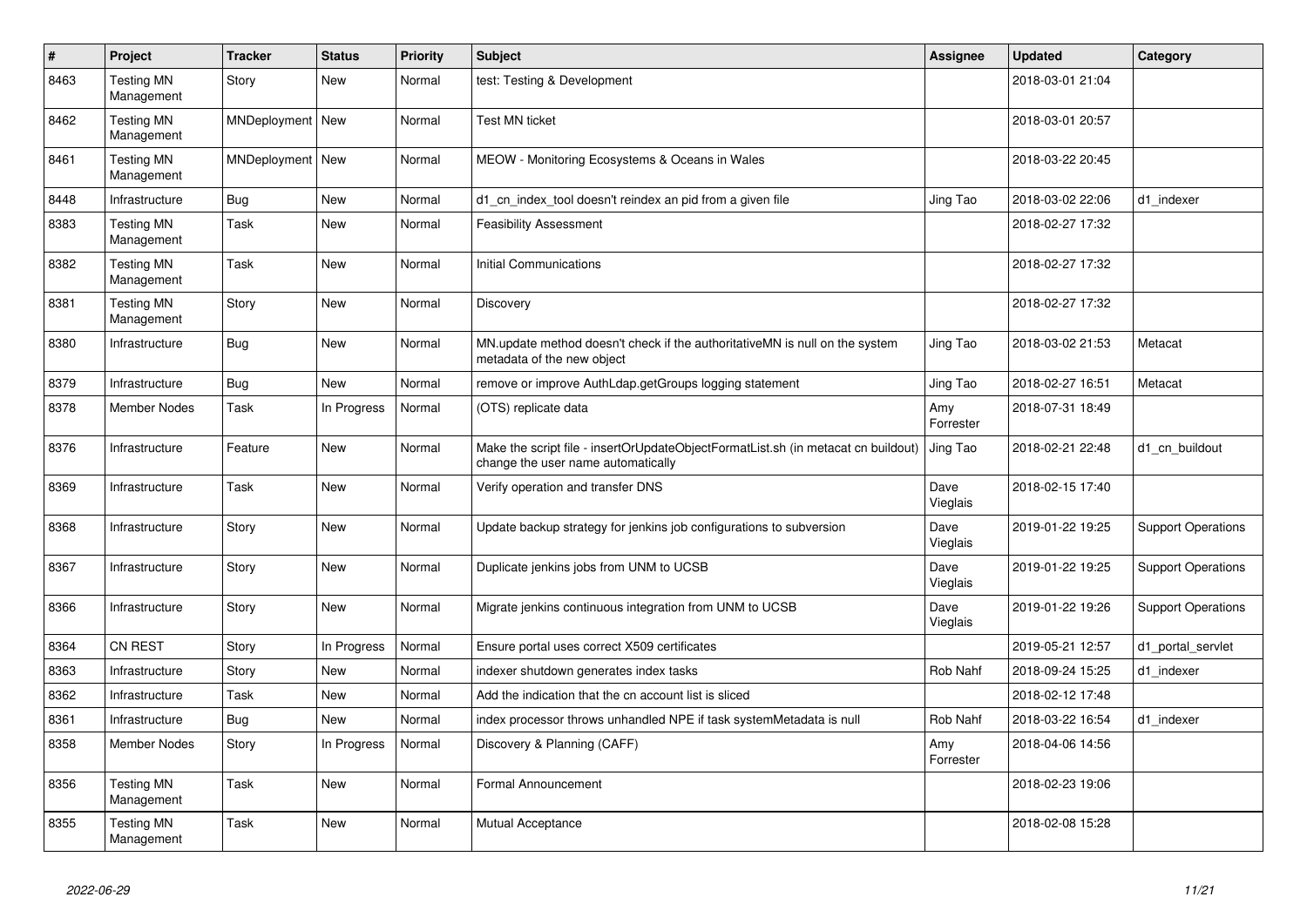| #    | Project                         | <b>Tracker</b>          | <b>Status</b> | <b>Priority</b> | <b>Subject</b>                                                              | <b>Assignee</b>  | <b>Updated</b>   | Category            |
|------|---------------------------------|-------------------------|---------------|-----------------|-----------------------------------------------------------------------------|------------------|------------------|---------------------|
| 8354 | <b>Testing MN</b><br>Management | Task                    | New           | Normal          | Register in Production                                                      |                  | 2018-02-08 15:28 |                     |
| 8353 | <b>Testing MN</b><br>Management | Task                    | <b>New</b>    | Normal          | Implement in Production                                                     |                  | 2018-02-08 15:29 |                     |
| 8352 | <b>Testing MN</b><br>Management | Story                   | <b>New</b>    | Normal          | Move to Production                                                          |                  | 2018-02-08 15:28 |                     |
| 8351 | <b>Testing MN</b><br>Management | Task                    | <b>New</b>    | Normal          | Display as Upcoming                                                         |                  | 2018-02-08 15:28 |                     |
| 8350 | <b>Testing MN</b><br>Management | Task                    | <b>New</b>    | Normal          | <b>Test Registration</b>                                                    |                  | 2018-02-08 15:28 |                     |
| 8349 | <b>Testing MN</b><br>Management | Task                    | <b>New</b>    | Normal          | Develop or Implement MN Software                                            |                  | 2018-02-08 15:28 |                     |
| 8348 | <b>Testing MN</b><br>Management | Task                    | <b>New</b>    | Normal          | Metadata Validation                                                         |                  | 2018-02-08 15:28 |                     |
| 8347 | <b>Testing MN</b><br>Management | Story                   | New           | Normal          | <b>Testing &amp; Development</b>                                            |                  | 2018-02-08 15:28 |                     |
| 8346 | <b>Testing MN</b><br>Management | Task                    | <b>New</b>    | Normal          | Training & Education                                                        |                  | 2018-02-08 15:28 |                     |
| 8345 | <b>Testing MN</b><br>Management | Task                    | <b>New</b>    | Normal          | <b>Technical Requirements</b>                                               |                  | 2018-02-08 15:28 |                     |
| 8344 | <b>Testing MN</b><br>Management | Task                    | <b>New</b>    | Normal          | <b>MN Communications</b>                                                    |                  | 2018-02-22 19:47 |                     |
| 8343 | <b>Testing MN</b><br>Management | Story                   | <b>New</b>    | Normal          | Planning                                                                    |                  | 2018-02-08 15:28 |                     |
| 8342 | <b>Testing MN</b><br>Management | Task                    | New           | Normal          | <b>Feasibility Assessment</b>                                               |                  | 2018-02-22 19:19 |                     |
| 8341 | <b>Testing MN</b><br>Management | Task                    | <b>New</b>    | Normal          | <b>Initial Communications</b>                                               |                  | 2018-02-22 19:14 |                     |
| 8340 | <b>Testing MN</b><br>Management | Story                   | <b>New</b>    | Normal          | Discovery                                                                   |                  | 2018-02-08 15:28 |                     |
| 8308 | Infrastructure                  | Task                    | <b>New</b>    | Normal          | Review use of /node/subject in the node documents                           |                  | 2018-02-06 20:05 |                     |
| 8307 | Infrastructure                  | Story                   | <b>New</b>    | Normal          | Check node subject on node registration and subsequent calls                | Jing Tao         | 2018-02-06 20:06 | d1_cn_node_registry |
| 8294 | <b>Testing MN</b><br>Management | MNDeployment   New      |               | Normal          | Test Node 2                                                                 |                  | 2018-02-08 15:28 |                     |
| 8259 | Member Nodes                    | MNDeployment   New      |               | Normal          | Neotoma Paleoecology Database                                               | Amy<br>Forrester | 2018-04-09 21:14 |                     |
| 8254 | Member Nodes                    | MNDeployment   Planning |               | Normal          | ABDS - Arctic Biodiversity Data Service (CAFF)                              | Amy<br>Forrester | 2019-09-17 14:31 |                     |
| 8247 | Member Nodes                    | Task                    | New           | Normal          | Verify upgraded metacat is operating correctly as a production member node. | Jing Tao         | 2018-02-02 15:49 |                     |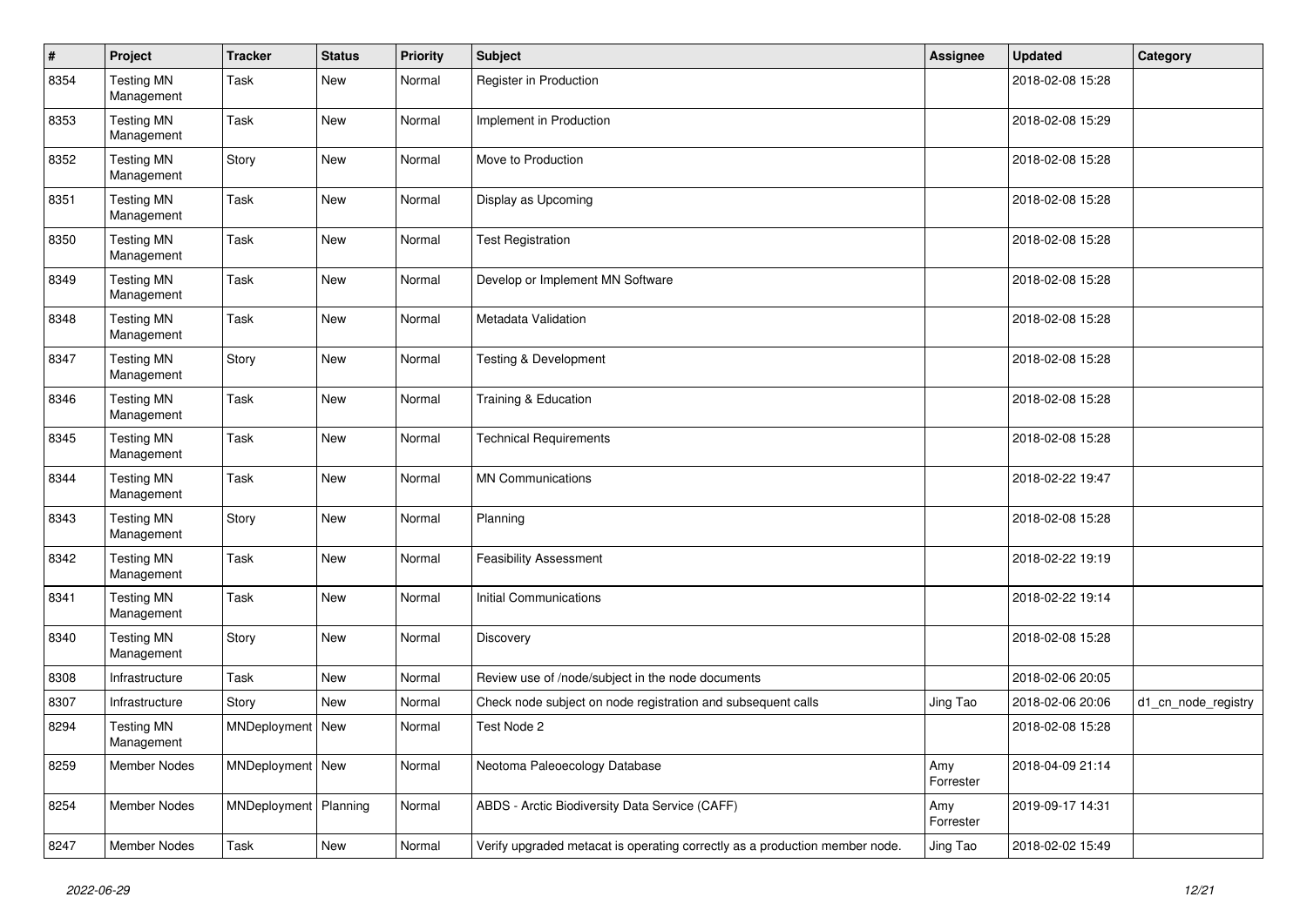| #    | Project             | <b>Tracker</b>     | <b>Status</b> | <b>Priority</b> | Subject                                                                                                                  | <b>Assignee</b>    | <b>Updated</b>   | Category                         |
|------|---------------------|--------------------|---------------|-----------------|--------------------------------------------------------------------------------------------------------------------------|--------------------|------------------|----------------------------------|
| 8246 | <b>Member Nodes</b> | Task               | New           | Normal          | Upgrade metacat to the latest version                                                                                    | Jing Tao           | 2018-04-23 16:09 |                                  |
| 8244 | <b>Member Nodes</b> | Story              | <b>New</b>    | Normal          | Upgrade Member Node to current version of Metacat (IOE)                                                                  | Amy<br>Forrester   | 2018-01-25 15:36 |                                  |
| 8238 | Infrastructure      | Task               | New           | Normal          | Document contacts and procedure for using KU ORCID membership API key                                                    | Dave<br>Vieglais   | 2018-01-09 02:22 | Authentication,<br>Authorization |
| 8237 | Infrastructure      | Task               | <b>New</b>    | Normal          | Configure production environment to use new API key under KU ORCID<br>membership                                         | Dave<br>Vieglais   | 2018-01-09 02:21 | Authentication,<br>Authorization |
| 8236 | Infrastructure      | Task               | <b>New</b>    | Normal          | Acquire ORCID API key under KU membership                                                                                | Dave<br>Vieglais   | 2018-01-09 02:21 |                                  |
| 8235 | Infrastructure      | Task               | New           | Normal          | Arrange with KU library to make use of ORCID membership to support DataONE<br>authentication                             | Dave<br>Vieglais   | 2018-01-09 02:01 |                                  |
| 8234 | Infrastructure      | Story              | New           | Normal          | Use University of Kansas ORCID membership to support authentication in<br>production environment                         | Dave<br>Vieglais   | 2018-01-09 19:10 | Authentication,<br>Authorization |
| 8232 | Member Nodes        | Task               | New           | Normal          | MN Dashboard/Website Deployment Workflow Documentation                                                                   | Dustin Allen       | 2018-01-08 23:30 |                                  |
| 8230 | Infrastructure      | Task               | New           | Normal          | review bouncy castle version                                                                                             | Rob Nahf           | 2018-03-02 21:48 | d1_libclient_java                |
| 8228 | Infrastructure      | Bug                | <b>New</b>    | Normal          | Excessive replicas requested by integration test                                                                         | Rob Nahf           | 2018-03-02 21:52 | d1_integration                   |
| 8227 | Infrastructure      | Story              | In Progress   | Normal          | ExceptionHandler regurgitates long html pages into the wrapping ServiceFailure<br>message, which goes into CN log files. | Rob Nahf           | 2018-01-09 19:10 | d1 common java                   |
| 8225 | <b>Member Nodes</b> | Story              | In Progress   | Normal          | Customize Indexing & View for gmd-pangaea                                                                                | Rob Nahf           | 2018-05-17 14:30 |                                  |
| 8224 | Infrastructure      | Task               | New           | Normal          | metacat not promoting node token privs for solr                                                                          | Jing Tao           | 2017-12-04 19:33 | Metacat                          |
| 8222 | Infrastructure      | Task               | <b>New</b>    | Normal          | reindex all isotc211 content in production to reflect final decisions from origin<br>field mapping                       | Dave<br>Vieglais   | 2018-03-22 16:56 | d1 indexer                       |
| 8215 | Infrastructure      | Bug                | New           | Normal          | Consider how Subjects are compared (e.g. HTTP vs. HTTPS ORCID URIs)                                                      |                    | 2017-11-07 22:11 |                                  |
| 8213 | Member Nodes        | Story              | <b>New</b>    | Normal          | KUBI node is not responding as a MN                                                                                      | Dave<br>Vieglais   | 2017-11-06 22:18 |                                  |
| 8210 | Infrastructure      | Feature            | New           | Normal          | Generate daily reports by member node of discrepancies between CN vs MN<br>content                                       |                    | 2017-10-25 18:50 |                                  |
| 8208 | Infrastructure      | Story              | New           | Normal          | Review and adjust memory allocated to d1-index-task-generator and<br>d1-index-task-processor                             |                    | 2018-01-09 19:10 |                                  |
| 8207 | Infrastructure      | Story              | New           | Normal          | review and adjust memory allocated to d1-processing                                                                      |                    | 2018-01-09 19:10 |                                  |
| 8206 | Infrastructure      | Task               | New           | Normal          | Review and adjust memory allocation to Solr and zookeeper                                                                |                    | 2017-10-24 16:03 |                                  |
| 8205 | Infrastructure      | Task               | New           | Normal          | Adjust memory allocation to Tomcat7 on CNs                                                                               |                    | 2017-10-24 15:33 |                                  |
| 8204 | Infrastructure      | Story              | New           | Normal          | Adjust memory allocation for services running under JVM on CNs                                                           |                    | 2018-01-09 19:10 |                                  |
| 8196 | Infrastructure      | <b>Bug</b>         | New           | Normal          | Duplicated replicas in the system metadata                                                                               | Jing Tao           | 2017-10-18 17:19 | d1_replication                   |
| 8189 | Infrastructure      | Decision           | New           | Normal          | Proposal to change the roles mapped to the origin Solr field for ISO docs                                                | Bryce<br>Mecum     | 2017-12-20 01:28 |                                  |
| 8188 | <b>Member Nodes</b> | MNDeployment   New |               | Normal          | Ag Data Commons                                                                                                          | Rebecca<br>Koskela | 2017-09-22 23:06 |                                  |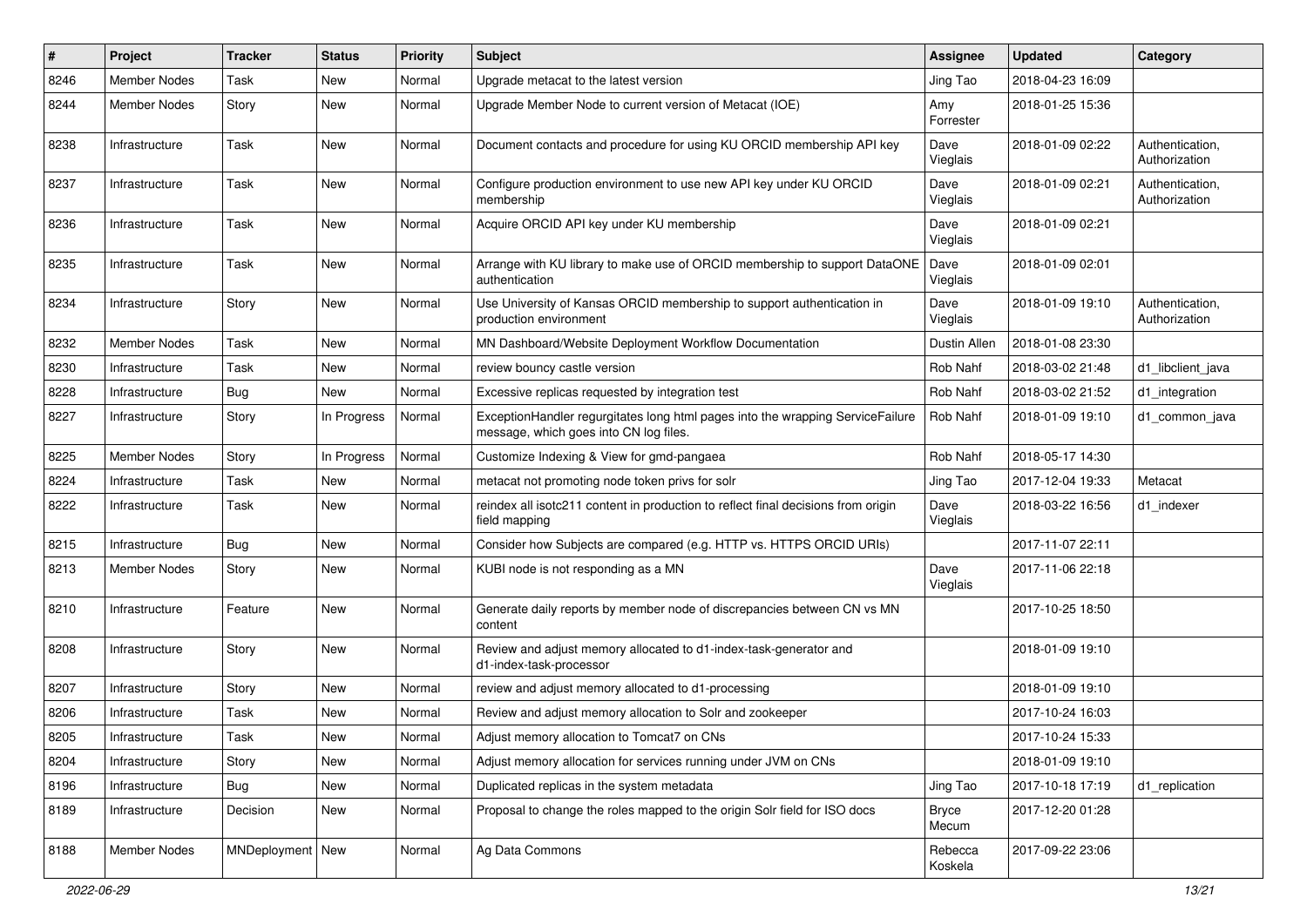| #    | Project             | <b>Tracker</b> | <b>Status</b> | <b>Priority</b> | Subject                                                                                                                           | <b>Assignee</b>  | <b>Updated</b>   | Category                         |
|------|---------------------|----------------|---------------|-----------------|-----------------------------------------------------------------------------------------------------------------------------------|------------------|------------------|----------------------------------|
| 8187 | <b>Member Nodes</b> | Support        | <b>New</b>    | Normal          | EZID DOI resolvable URLs failing for 14 PISCO objects                                                                             |                  | 2017-09-19 22:12 |                                  |
| 8186 | <b>Member Nodes</b> | MNDeployment   | Operational   | Normal          | ESS-DIVE, including CDIAC                                                                                                         | Matthew<br>Jones | 2018-12-04 14:57 |                                  |
| 8184 | Infrastructure      | Feature        | New           | Normal          | a feature indicates to restart tomcat when hazelcast client died                                                                  | Jing Tao         | 2017-09-14 19:14 | Metacat                          |
| 8182 | Infrastructure      | Bug            | <b>New</b>    | Normal          | relationships defined using SIDs in resource maps don't stay current                                                              | Rob Nahf         | 2017-09-12 00:13 | d1_indexer                       |
| 8172 | Infrastructure      | Story          | In Progress   | Normal          | investigate atomic updates for some solr updates                                                                                  | Rob Nahf         | 2018-01-17 18:39 | d1 indexer                       |
| 8171 | Infrastructure      | Task           | <b>New</b>    | Normal          | Document hazelcast components to be moved to postgres storage                                                                     | Monica Ihli      | 2017-09-01 15:25 |                                  |
| 8170 | Infrastructure      | Task           | <b>New</b>    | Normal          | Identify the components that are currently managed in LDAP on the<br>Coordinating Nodes and how these may be migrated to postgres | Monica Ihli      | 2017-09-01 15:20 |                                  |
| 8169 | Infrastructure      | Task           | <b>New</b>    | Normal          | Document process for changing the postgres master                                                                                 | Monica Ihli      | 2017-09-01 15:09 |                                  |
| 8168 | Infrastructure      | Task           | <b>New</b>    | Normal          | Evaluate options for postgres replication configuration                                                                           | Monica Ihli      | 2017-09-01 15:11 |                                  |
| 8167 | Infrastructure      | Story          | New           | Normal          | Enable postgres replication between Coordinating Nodes                                                                            | Monica Ihli      | 2018-01-09 19:10 | dataone-cn-os-core               |
| 8162 | Infrastructure      | Story          | <b>New</b>    | Normal          | Replication tasks can contain stale potential target nodes                                                                        | Rob Nahf         | 2018-03-02 21:47 | d1 replication                   |
| 8161 | Infrastructure      | <b>Bug</b>     | New           | Normal          | d1-processing Out of Memory Error                                                                                                 | Dave<br>Vieglais | 2018-02-20 16:19 | d1_process_daemon                |
| 8155 | Infrastructure      | Story          | In Progress   | Normal          | Ensure GMN fully supports the Package API                                                                                         | Roger Dahl       | 2018-01-17 18:43 | d1_mn_GMN                        |
| 8154 | Member Nodes        | Task           | New           | Normal          | Test content from the test NKN member node should be archived or deleted<br>from production                                       |                  | 2017-07-26 19:55 |                                  |
| 8151 | Infrastructure      | Task           | <b>New</b>    | Normal          | CNs should verify that the authoritativeMN listed in SystemMetadata is a valid<br>MΝ                                              | Jing Tao         | 2017-07-19 21:32 |                                  |
| 8150 | Infrastructure      | Task           | New           | Normal          | Enable CN certificate to alter authoritativeMN property in SystemMetadata                                                         | Jing Tao         | 2017-07-19 21:27 |                                  |
| 8149 | Member Nodes        | Task           | <b>New</b>    | Normal          | Test 1.x to 2.x pip upgrade w/ no data                                                                                            | Monica Ihli      | 2017-09-26 15:57 |                                  |
| 8146 | <b>Member Nodes</b> | Task           | New           | Normal          | Failed Sync Parser                                                                                                                | Monica Ihli      | 2017-07-19 00:46 |                                  |
| 8145 | <b>Member Nodes</b> | Task           | New           | Normal          | <b>Test Fabric</b>                                                                                                                | Monica Ihli      | 2017-07-19 00:44 |                                  |
| 8123 | Infrastructure      | <b>Bug</b>     | Testing       | Normal          | portal hazelcast client should load config directly from xml                                                                      | Rob Nahf         | 2017-12-26 18:20 | d1 portal servlet                |
| 8115 | Infrastructure      | <b>Bug</b>     | <b>New</b>    | Normal          | LDAP logging is set to DEBUG on production CNs                                                                                    | Rob Nahf         | 2017-12-26 18:29 | dataone-cn-os-core               |
| 8109 | Infrastructure      | Story          | New           | Normal          | Does authentication token need to include group information?                                                                      | Dave<br>Vieglais | 2018-01-17 18:45 | Authentication,<br>Authorization |
| 8108 | Infrastructure      | Support        | New           | Normal          | Must determine the state of replication auditing for when replicas on<br>non-functioning MNs are still reported as complete       | Dave<br>Vieglais | 2017-06-06 17:56 | d1_replication_audito            |
| 8107 | Infrastructure      | Feature        | New           | Normal          | Improved Node Synchronization Feedback - Leveraging<br>MNRead.synchronizationFailed()                                             |                  | 2017-06-27 16:46 | Architecture Design              |
| 8106 | Infrastructure      | Bug            | Testing       | Normal          | Difficulty Distinguishing Between Different Kinds of Failed Sync "Not Found"<br>Error Messages                                    | Rob Nahf         | 2018-02-20 16:57 | d1_synchronization               |
| 8105 | Infrastructure      | Task           | New           | Normal          | Remove dataone-mercury from production CNs                                                                                        | Jing Tao         | 2018-03-02 22:17 | d1_mercury                       |
| 8104 | Infrastructure      | Task           | New           | Normal          | Upgrade postgresql jdbc jar file on Metacat                                                                                       | Jing Tao         | 2017-06-02 20:58 | Metacat                          |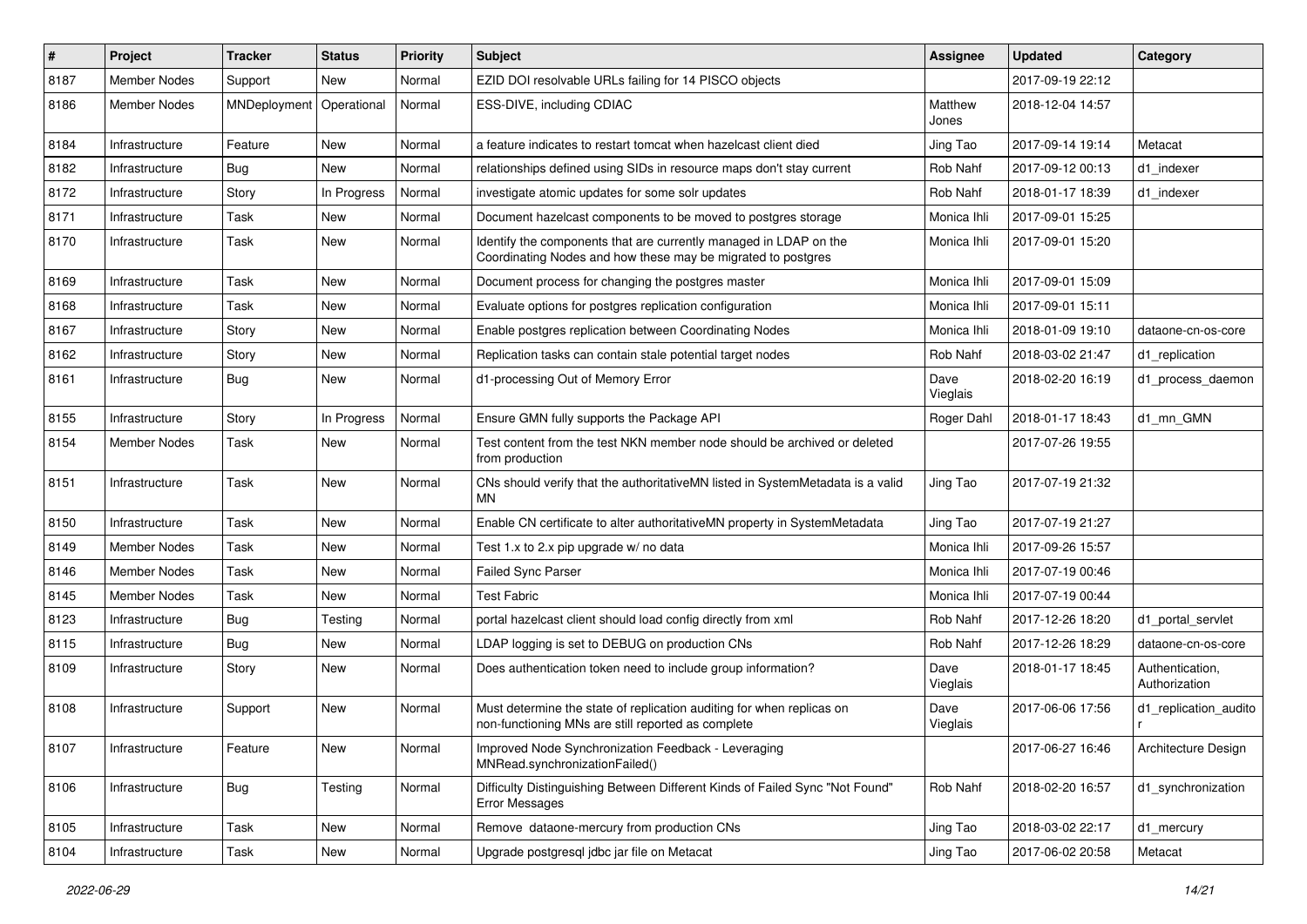| #    | <b>Project</b> | <b>Tracker</b> | <b>Status</b> | <b>Priority</b> | <b>Subject</b>                                                                                                           | <b>Assignee</b>     | <b>Updated</b>   | Category            |
|------|----------------|----------------|---------------|-----------------|--------------------------------------------------------------------------------------------------------------------------|---------------------|------------------|---------------------|
| 8103 | Infrastructure | Task           | New           | Normal          | Upgrade the postgresql jdbc jar file on the cn context                                                                   | Jing Tao            | 2017-06-02 20:56 | d1_cn_service       |
| 8102 | Infrastructure | Task           | New           | Normal          | Upgrade postgresql jdbc jar file on Portal                                                                               | Jing Tao            | 2017-06-02 20:53 | d1 portal           |
| 8097 | Infrastructure | Story          | New           | Normal          | Metacat (storage) and d1-synchronize both have the code to compute the<br>checksum                                       | Jing Tao            | 2018-01-09 19:10 | d1_synchronization  |
| 8093 | Infrastructure | <b>Bug</b>     | <b>New</b>    | Normal          | resource map index processing is inefficient (2sec / referenced object)                                                  | Rob Nahf            | 2017-05-10 20:00 | d1_indexer          |
| 8091 | Infrastructure | Task           | In Progress   | Normal          | Mysterious sync failure of an eml object from the GOA node                                                               | Jing Tao            | 2017-05-09 21:33 | dataone-cn-os-core  |
| 8086 | Infrastructure | Task           | In Progress   | Normal          | upgrade Spring dependencies                                                                                              | Rob Nahf            | 2019-07-25 20:32 | d1 indexer          |
| 8084 | Infrastructure | Story          | New           | Normal          | determine the backup strategy for rabbitMQ                                                                               | Rob Nahf            | 2018-01-17 18:46 | d1 indexer          |
| 8082 | Infrastructure | Story          | New           | Normal          | implement SolrCloudClient to replace HttpService to allow concurrent updates of<br>the solr index from differen machines | Rob Nahf            | 2018-01-09 19:10 | d1 indexer          |
| 8081 | Infrastructure | Story          | In Progress   | Normal          | develop federated broker configuration for indexing                                                                      | Rob Nahf            | 2018-01-17 18:46 | d1 indexer          |
| 8080 | Infrastructure | Task           | In Progress   | Normal          | ioslate queue creation logic from processing logic from the queue definition logic                                       | Rob Nahf            | 2017-05-09 22:55 | d1 indexer          |
| 8079 | Infrastructure | Task           | In Progress   | Normal          | prototype durable task processing for d1 index processor                                                                 | Rob Nahf            | 2017-04-26 05:45 | d1_indexer          |
| 8078 | Infrastructure | Task           | New           | Normal          | standardize task serialization for language independence                                                                 | Rob Nahf            | 2017-04-25 22:39 | d1 indexer          |
| 8077 | Search UI      | Task           | New           | Normal          | Use ORE PID for citation if DOI                                                                                          |                     | 2017-04-24 16:32 |                     |
| 8074 | Python GMN     | Story          | New           | Normal          | Eliminate unnecessary setuid/setgid programs                                                                             | Roger Dahl          | 2018-01-17 18:48 |                     |
| 8073 | Python GMN     | Story          | New           | Normal          | Make sure unecessary services are disabled                                                                               | Roger Dahl          | 2018-01-17 18:48 |                     |
| 8070 | Infrastructure | Task           | New           | Normal          | Consolidate the index application-context files                                                                          | Jing Tao            | 2017-04-13 12:51 |                     |
| 8069 | Infrastructure | <b>Bug</b>     | New           | Normal          | Name from ORCID incorrectly parsed                                                                                       | Ben<br>Leinfelder   | 2017-04-12 20:28 | d1_portal_servlet   |
| 8066 | Infrastructure | Task           | New           | Normal          | Verify completeness of unit test MetacatRdfXmlSubprocessorTest                                                           | Dave<br>Vieglais    | 2017-04-11 23:47 | d1 indexer          |
| 8065 | Infrastructure | Feature        | <b>New</b>    | Normal          | Add service to re-populate Hazelcast map for node attributes                                                             |                     | 2018-01-09 19:10 |                     |
| 8061 | Infrastructure | Story          | New           | Normal          | develop queue-based processing system for the CN                                                                         | Rob Nahf            | 2018-01-17 19:00 | Architecture Design |
| 8058 | Infrastructure | Feature        | New           | Normal          | Allow "upcoming" nodes to appear in the node list                                                                        | <b>Robert Waltz</b> | 2017-04-03 18:33 | d1_cn_service       |
| 8053 | Infrastructure | Feature        | New           | Normal          | add funding award number to index                                                                                        | Peter<br>Slaughter  | 2019-03-04 19:36 | dataone-cn-index    |
| 8052 | Infrastructure | Bug            | New           | Normal          | Geohashed value is incorrect                                                                                             | Peter<br>Slaughter  | 2017-04-07 22:06 | d1 indexer          |
| 8051 | Infrastructure | Bug            | In Progress   | Normal          | CORS-based CN calls fail using Internet Explorer on Windows                                                              | Chris Jones         | 2017-03-28 16:35 | dataone-cn-os-core  |
| 8049 | Infrastructure | Story          | In Progress   | Normal          | Support synchronization of system metadata for unhosted METADATA and<br>RES MAP objects                                  |                     | 2018-01-17 18:50 | Architecture Design |
| 8046 | Infrastructure | Bug            | New           | Normal          | Mutable Member Nodes orphan unhosted objects                                                                             |                     | 2017-03-15 17:40 | Architecture Design |
| 8045 | Infrastructure | Bug            | New           | Normal          | certificateLocation not seeming to be utilized                                                                           | Rob Nahf            | 2017-03-14 20:45 | d1_libclient_java   |
| 8044 | Infrastructure | Story          | New           | Normal          | certificate manager should check expiration of CAs it loads into the trust<br>manager.                                   | Rob Nahf            | 2018-01-09 19:10 | d1_libclient_java   |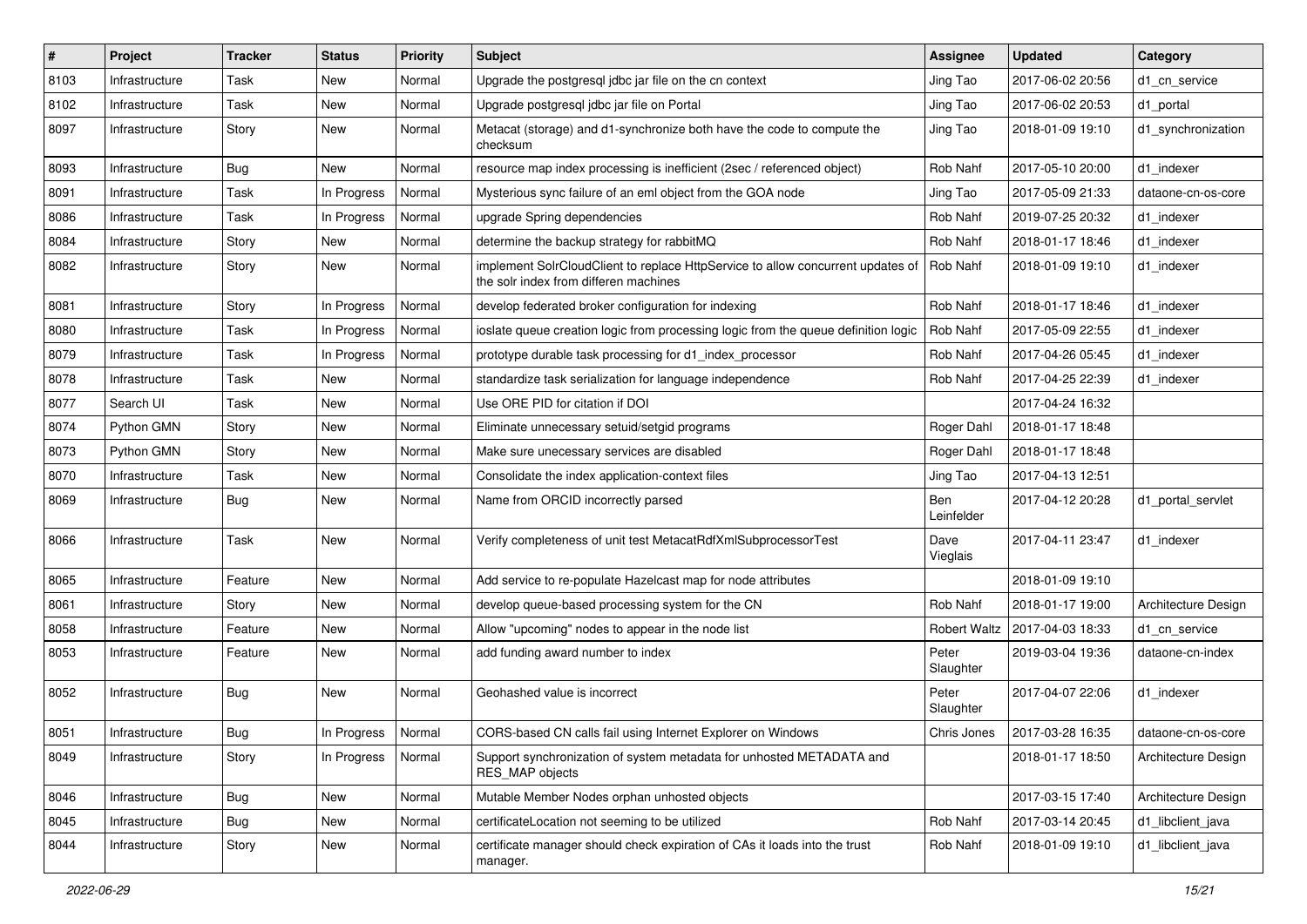| $\vert$ # | Project             | <b>Tracker</b> | <b>Status</b> | <b>Priority</b> | <b>Subject</b>                                                                                                                         | Assignee         | <b>Updated</b>   | Category           |
|-----------|---------------------|----------------|---------------|-----------------|----------------------------------------------------------------------------------------------------------------------------------------|------------------|------------------|--------------------|
| 8043      | Infrastructure      | Bug            | <b>New</b>    | Normal          | The origin field for EML documents isn't properly extracted when references are<br>used                                                | Jing Tao         | 2019-02-12 18:45 | d1 indexer         |
| 8038      | Infrastructure      | Story          | In Progress   | Normal          | connect logging output to a log analysis tool                                                                                          | Dave<br>Vieglais | 2018-01-17 18:52 | d1 synchronization |
| 8036      | Infrastructure      | Story          | New           | Normal          | synchronization should respond to various MN down conditions to avoid<br>syncFailures                                                  | Rob Nahf         | 2018-01-17 18:55 | d1 synchronization |
| 8035      | <b>Member Nodes</b> | MNDeployment   | Operational   | Normal          | IEDA_EarthChem Library (Interdisciplinary Earth Data Alliance)                                                                         | Dave<br>Vieglais | 2019-05-06 14:25 |                    |
| 8032      | Python GMN          | Story          | In Progress   | Normal          | GMN v2                                                                                                                                 | Roger Dahl       | 2018-01-17 18:55 |                    |
| 8030      | Member Nodes        | MNDeployment   | <b>New</b>    | Normal          | UCAR Research Data Archive                                                                                                             | Laura<br>Moyers  | 2018-04-16 17:39 |                    |
| 8022      | Infrastructure      | Story          | <b>New</b>    | Normal          | d1 log aggregation has different version of Hazelcast than the rest of CN stack.<br>Hazelcast version very out of date.                | Rob Nahf         | 2018-01-09 19:10 | d1 log aggregation |
| 8019      | <b>Member Nodes</b> | Support        | <b>New</b>    | Normal          | Follow up on Preferred Replication Target Testing                                                                                      | Monica Ihli      | 2017-02-14 19:52 |                    |
| 8017      | <b>Member Nodes</b> | Support        | New           | Normal          | NCEI - Implement GMN for replicating Arctic Data Center Data                                                                           | Roger Dahl       | 2018-05-16 14:32 |                    |
| 8010      | <b>CN REST</b>      | Bug            | <b>New</b>    | Normal          | CN.archive fails with 401 Unauthorized when using either MN or CN client<br>certificate for PID with authoritative MN as urn:node:LTER | Jing Tao         | 2017-03-21 17:10 |                    |
| 7992      | <b>Member Nodes</b> | Task           | <b>New</b>    | Normal          | <b>GINA: Document and Announce</b>                                                                                                     | Laura<br>Moyers  | 2017-01-27 22:19 |                    |
| 7991      | <b>Member Nodes</b> | Task           | New           | Normal          | GINA: Ensure MN appears on Current MNs webpage (dashboard)                                                                             | Laura<br>Moyers  | 2017-01-27 22:19 |                    |
| 7990      | <b>Member Nodes</b> | Task           | <b>New</b>    | Normal          | GINA: Mutual acceptance                                                                                                                | Laura<br>Moyers  | 2017-01-27 22:18 |                    |
| 7989      | <b>Member Nodes</b> | Task           | <b>New</b>    | Normal          | GINA: Verify CN Content and Services in Production                                                                                     | Laura<br>Moyers  | 2017-01-27 22:18 |                    |
| 7988      | <b>Member Nodes</b> | Task           | New           | Normal          | GINA: Register MN in Production                                                                                                        | Laura<br>Moyers  | 2017-01-27 22:16 |                    |
| 7987      | <b>Member Nodes</b> | Task           | <b>New</b>    | Normal          | GINA: Verify MN Content and Services in Production                                                                                     | Laura<br>Moyers  | 2017-01-27 22:16 |                    |
| 7986      | Member Nodes        | Task           | <b>New</b>    | Normal          | GINA: Configure SSL Certificates for Production                                                                                        | Amy<br>Forrester | 2018-08-31 15:22 |                    |
| 7985      | <b>Member Nodes</b> | Task           | <b>New</b>    | Normal          | GINA: Establish DataONE user identity in Production                                                                                    | Laura<br>Moyers  | 2017-01-27 22:15 |                    |
| 7984      | <b>Member Nodes</b> | Task           | <b>New</b>    | Normal          | GINA: Show MN as "upcoming" on the dashboard                                                                                           | Laura<br>Moyers  | 2017-01-27 22:13 |                    |
| 7982      | <b>Member Nodes</b> | Task           | <b>New</b>    | Normal          | GINA: Verify CN Content and Services in Testing Environment                                                                            | Laura<br>Moyers  | 2017-01-27 18:59 |                    |
| 7981      | <b>Member Nodes</b> | Task           | New           | Normal          | GINA: Register MN in Testing Environment                                                                                               | Laura<br>Moyers  | 2017-01-27 18:47 |                    |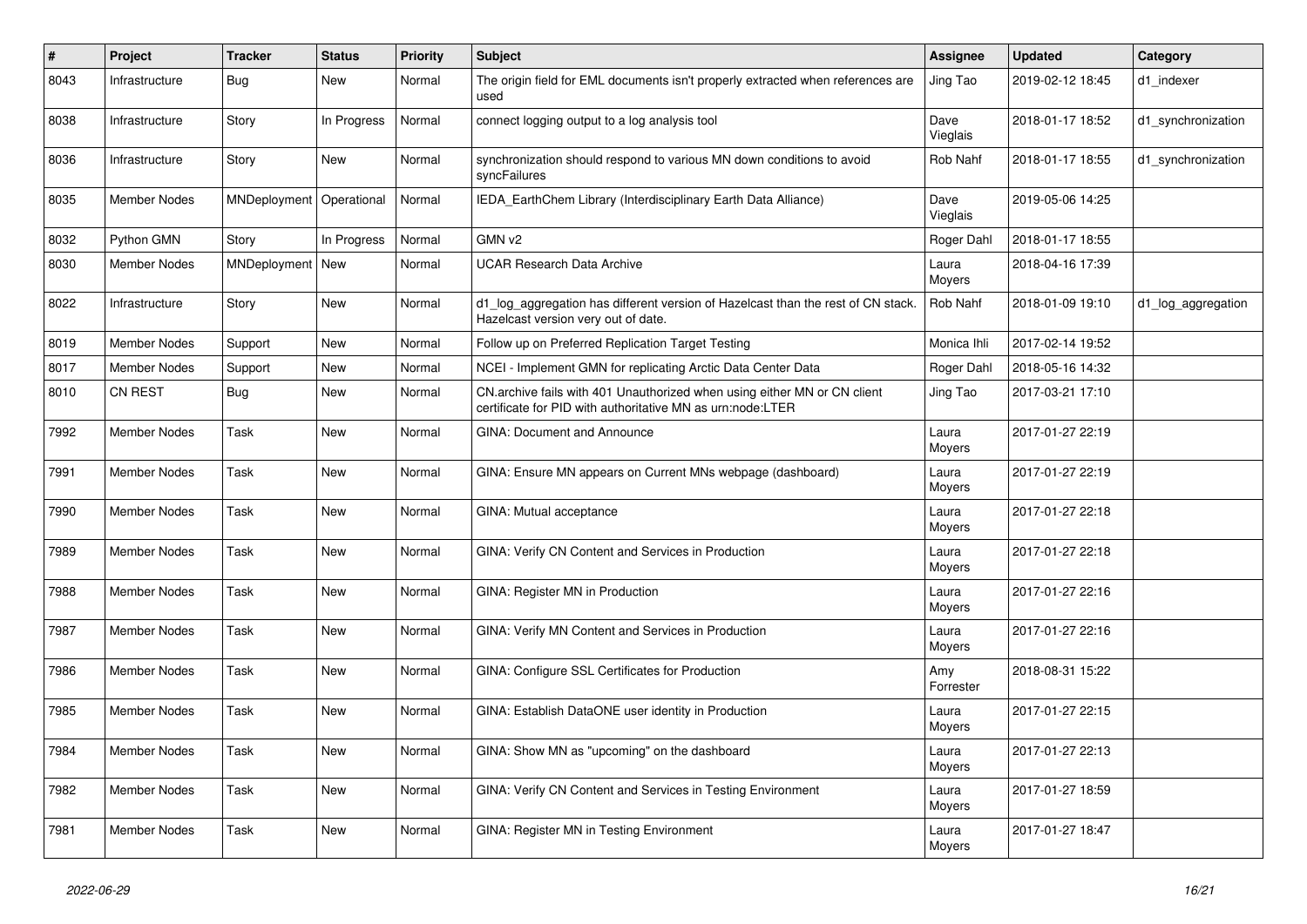| #    | Project             | <b>Tracker</b> | <b>Status</b> | <b>Priority</b> | <b>Subject</b>                                                                                                | Assignee            | <b>Updated</b>   | Category            |
|------|---------------------|----------------|---------------|-----------------|---------------------------------------------------------------------------------------------------------------|---------------------|------------------|---------------------|
| 7980 | Member Nodes        | Task           | <b>New</b>    | Normal          | GINA: Verify MN Content and Services in Testing Environment                                                   | Laura<br>Moyers     | 2017-01-27 18:46 |                     |
| 7979 | <b>Member Nodes</b> | Task           | <b>New</b>    | Normal          | GINA: Configure SSL Certificates for Testing Environment                                                      | Amy<br>Forrester    | 2018-08-31 15:23 |                     |
| 7978 | <b>Member Nodes</b> | Task           | <b>New</b>    | Normal          | GINA: Establish DataONE user identity in Testing Environment                                                  | Laura<br>Moyers     | 2017-01-27 18:44 |                     |
| 7977 | <b>Member Nodes</b> | Task           | <b>New</b>    | Normal          | <b>GINA: Local Testing</b>                                                                                    | Roger Dahl          | 2017-01-27 18:46 |                     |
| 7976 | <b>Member Nodes</b> | Task           | New           | Normal          | GINA: Register any new object formats in all environments                                                     | Laura<br>Moyers     | 2017-01-27 18:45 |                     |
| 7975 | Member Nodes        | Task           | <b>New</b>    | Normal          | GINA: Implement search index and display support for any new metadata<br>formats required by the MN.          | Roger Dahl          | 2017-01-27 18:34 |                     |
| 7969 | <b>Member Nodes</b> | MNDeployment   | Operational   | Normal          | FEMC (Forest Ecosystem Monitoring Cooperative) - was VMC Vermont<br><b>Monitoring Cooperative</b>             | Monica Ihli         | 2019-08-27 17:22 |                     |
| 7967 | Infrastructure      | Bug            | In Progress   | Normal          | The CN is not following the xml schema definition when creating dataone<br>exceptions                         | Dave<br>Vieglais    | 2018-05-23 18:13 | Architecture Design |
| 7958 | Infrastructure      | Task           | In Progress   | Normal          | CN sometimes sends invalid submitSynchronizationFailed document to MN                                         | Rob Nahf            | 2017-01-04 17:23 | d1 synchronization  |
| 7956 | Member Nodes        | MNDeployment   | Operational   | Normal          | Environmental Data Initiative (EDI)                                                                           | Laura<br>Moyers     | 2018-11-13 19:14 |                     |
| 7954 | Infrastructure      | Bug            | <b>New</b>    | Normal          | SyncFailedTask:submitSynchronizationFailed does not provide cert when<br>connecting to MN                     | Roger Dahl          | 2017-04-19 18:55 | d1_synchronization  |
| 7949 | Infrastructure      | Task           | <b>New</b>    | Normal          | Ensure that there's no race condition where an entry can be added to "IN<br>PROCESS" if it is already present | Jing Tao            | 2017-02-27 17:55 |                     |
| 7940 | Infrastructure      | Story          | <b>New</b>    | Normal          | Retrieval of system metadata is too slow                                                                      | <b>Robert Waltz</b> | 2018-01-09 19:10 | d1_cn_service       |
| 7936 | Infrastructure      | Bug            | <b>New</b>    | Normal          | Same pid with different status exists in the index task table                                                 | Jing Tao            | 2017-02-27 18:07 | d1 indexer          |
| 7935 | Infrastructure      | Task           | <b>New</b>    | Normal          | Use a dedicated hazelcast queue as the listener to generate index task                                        | Jing Tao            | 2017-02-27 18:07 | d1 indexer          |
| 7933 | Infrastructure      | Bug            | <b>New</b>    | Normal          | d1-index-task-processor stops processing task queue                                                           | Jing Tao            | 2017-01-11 23:47 | d1 indexer          |
| 7930 | <b>Member Nodes</b> | Task           | In Progress   | Normal          | verify obsoletion in tDAR sandbox                                                                             | Dave<br>Vieglais    | 2016-12-01 23:47 |                     |
| 7929 | <b>Member Nodes</b> | Task           | In Progress   | Normal          | Archive content for SEAD                                                                                      |                     | 2016-11-09 17:11 |                     |
| 7926 | <b>DUG</b>          | Task           | New           | Normal          | Certification and standards for data repositories (e.g. ISO 17421:2012, Data<br>Seal of Approval)             |                     | 2016-11-08 22:00 |                     |
| 7925 | <b>DUG</b>          | Task           | <b>New</b>    | Normal          | Data Center certification                                                                                     |                     | 2016-11-08 21:33 |                     |
| 7924 | <b>Member Nodes</b> | MNDeployment   | New           | Normal          | LTER-Spain network                                                                                            | Laura<br>Moyers     | 2016-11-21 14:49 |                     |
| 7922 | Infrastructure      | Task           | <b>New</b>    | Normal          | DataONE Accessibility                                                                                         | Isis Serna          | 2016-10-31 23:05 |                     |
| 7920 | Infrastructure      | Story          | In Progress   | Normal          | migrate apache2 authorization rules from 2.2 conforming to 2.4                                                | Dave<br>Vieglais    | 2018-01-17 18:59 | d1 cn buildout      |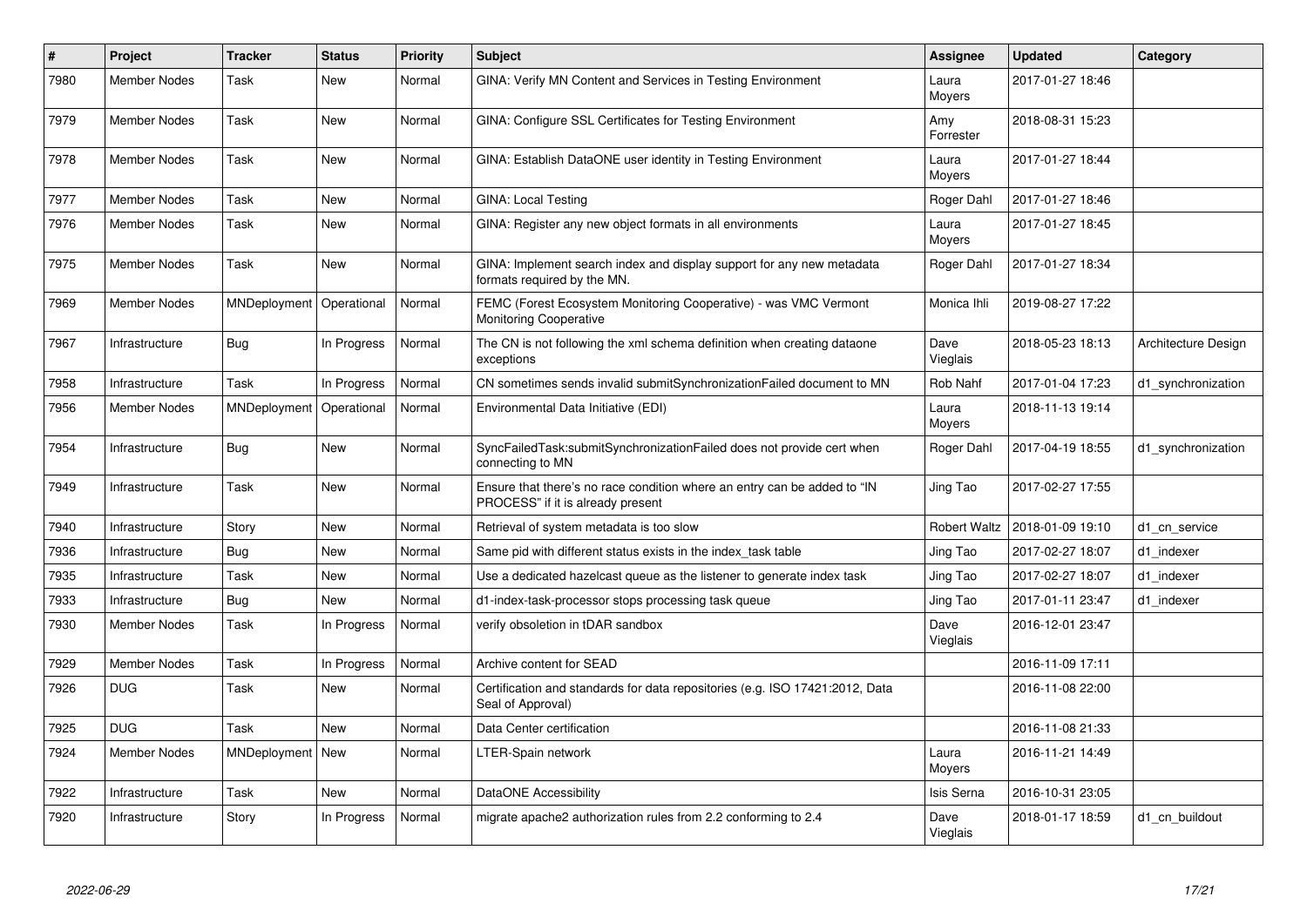| #    | Project             | <b>Tracker</b>          | <b>Status</b> | <b>Priority</b> | <b>Subject</b>                                                                                                        | <b>Assignee</b>  | <b>Updated</b>   | Category           |
|------|---------------------|-------------------------|---------------|-----------------|-----------------------------------------------------------------------------------------------------------------------|------------------|------------------|--------------------|
| 7918 | <b>CN REST</b>      | <b>Bug</b>              | New           | Normal          | SEAD object only partially synchronized - missing<br>autogen.2016092916012224122 document from /var/metacat/documents | Dave<br>Vieglais | 2016-10-21 18:00 | cn_metacat         |
| 7911 | CN REST             | Task                    | New           | Normal          | Synchronization allows invalid checksums, preventing corrected sync                                                   |                  | 2016-10-17 15:58 | d1 synchronization |
| 7910 | Infrastructure      | Task                    | New           | Normal          | schema validation behavior                                                                                            | Rob Nahf         | 2018-01-18 02:41 | d1 common java     |
| 7909 | <b>DUG</b>          | Task                    | <b>New</b>    | Normal          | DataONE update audio/visual equipment for remote link                                                                 |                  | 2016-10-11 20:49 |                    |
| 7908 | <b>DUG</b>          | Task                    | New           | Normal          | Start a lesson learned document                                                                                       |                  | 2016-10-11 20:35 |                    |
| 7907 | <b>DUG</b>          | Task                    | <b>New</b>    | Normal          | Doodle poll on the time/date for monthly meeting                                                                      |                  | 2016-10-11 20:35 |                    |
| 7903 | CN REST             | Task                    | New           | Normal          | Need to implement/support the default http methods - HEAD and GET on all<br>DataONE API (both cn and mn)              | Jing Tao         | 2016-10-10 16:53 | d1 cn rest         |
| 7900 | Member Nodes        | Task                    | New           | Normal          | R2R: modify searchUI to accommodate cruise path display for single data<br>package                                    | Lauren<br>Walker | 2016-10-04 23:43 |                    |
| 7899 | <b>Member Nodes</b> | Task                    | New           | Normal          | R2R: modify searchUI to accommodate composite data density with cruise paths                                          | Lauren<br>Walker | 2016-10-05 03:51 |                    |
| 7896 | Member Nodes        | Bug                     | In Progress   | Normal          | Dryad data sets don't mark new versions correctly in SystemMetadata with<br>obsoletes/obsoletedBy                     | Monica Ihli      | 2017-07-24 10:10 |                    |
| 7895 | Member Nodes        | MNDeployment            | Operational   | Normal          | Pangaea                                                                                                               | Monica Ihli      | 2018-12-04 14:58 |                    |
| 7890 | Infrastructure      | Task                    | In Progress   | Normal          | configure jenkins-ucsb-1 apache server to host ubuntu repositories                                                    | Rob Nahf         | 2017-04-19 19:12 |                    |
| 7889 | Infrastructure      | Story                   | <b>New</b>    | Normal          | Synchronization not happening when authoritativeMN is not set correctly.                                              | Rob Nahf         | 2018-01-17 19:01 | d1_synchronization |
| 7884 | Infrastructure      | Task                    | New           | Normal          | CN portal log is misconfigured                                                                                        | Rob Nahf         | 2016-09-09 20:18 | d1 portal servlet  |
| 7883 | Infrastructure      | Task                    | New           | Normal          | Document the log files of relevance on Coordinating Nodes                                                             |                  | 2016-09-09 20:20 |                    |
| 7882 | Infrastructure      | Story                   | In Progress   | Normal          | Tune CN logfile management                                                                                            | Dave<br>Vieglais | 2018-01-17 19:03 |                    |
| 7876 | Infrastructure      | Feature                 | <b>New</b>    | Normal          | Create a new admin page for Metacat admins to register schemas                                                        | Jing Tao         | 2016-12-21 09:11 | Metacat            |
| 7868 | Infrastructure      | Bug                     | <b>New</b>    | Normal          | potential gaps between log harvests                                                                                   | Rob Nahf         | 2017-03-23 15:40 | d1_log_aggregation |
| 7865 | Member Nodes        | MNDeployment   Planning |               | Normal          | Hydroshare (CUAHSI)                                                                                                   | John Evans       | 2019-09-17 14:33 |                    |
| 7864 | <b>DUG</b>          | Task                    | New           | Normal          | <b>DOI Services for Members</b>                                                                                       |                  | 2016-08-09 20:40 |                    |
| 7863 | <b>DUG</b>          | Task                    | New           | Normal          | Link to the recordings                                                                                                |                  | 2016-08-09 20:40 |                    |
| 7862 | <b>DUG</b>          | Task                    | New           | Normal          | DataONE DUG page may need updating<br>(https://www.dataone.org/dataone-users-group)                                   |                  | 2016-08-08 15:00 |                    |
| 7859 | Infrastructure      | Story                   | New           | Normal          | Add formatID for the STL 3d model file format                                                                         | Dave<br>Vieglais | 2018-01-17 19:04 |                    |
| 7858 | Infrastructure      | <b>Bug</b>              | New           | Normal          | Obsoleting a resource map clears the resourceMap field for the obsoleted<br>package                                   |                  | 2017-03-28 16:20 | d1 indexer         |
| 7850 | Infrastructure      | Task                    | New           | Normal          | Passing SID to MNRead.systemMetadataChanged()                                                                         | Dave<br>Vieglais | 2016-07-20 20:00 |                    |
| 7849 | CN REST             | Task                    | New           | Normal          | Improve exception messages when cascading SSL derived exceptions                                                      | Rob Nahf         | 2016-07-19 17:23 |                    |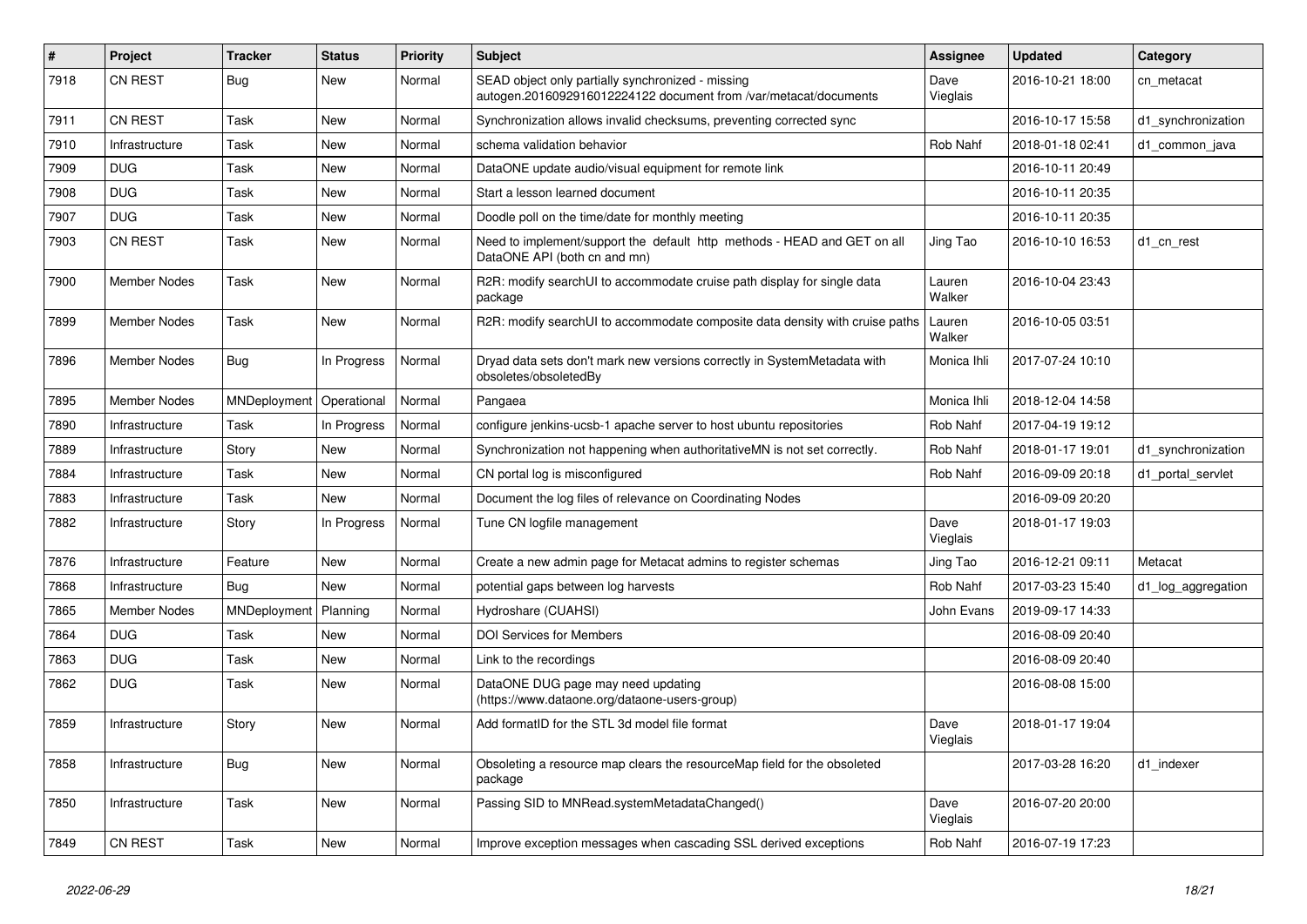| #    | <b>Project</b>      | <b>Tracker</b> | <b>Status</b> | <b>Priority</b> | <b>Subject</b>                                                                                                                    | Assignee              | <b>Updated</b>   | Category                   |
|------|---------------------|----------------|---------------|-----------------|-----------------------------------------------------------------------------------------------------------------------------------|-----------------------|------------------|----------------------------|
| 7842 | <b>Member Nodes</b> | MNDeployment   | Operational   | Normal          | Research Workspace                                                                                                                | Roger Dahl            | 2018-08-14 17:05 |                            |
| 7839 | DataONE API         | Task           | <b>New</b>    | Normal          | Online documentation places synchronize in CNRead api                                                                             | Dave<br>Vieglais      | 2016-12-21 09:04 | api documentation          |
| 7838 | DataONE API         | Task           | <b>New</b>    | Normal          | Modify the obsolescence chain process to accommodate the use case where<br>both old and new PIDs are present on the CN for v1 MNs | Dave<br>Vieglais      | 2016-06-29 02:20 |                            |
| 7832 | Infrastructure      | Story          | In Progress   | Normal          | migrate from JibX to JAXB for XML binding / codegen                                                                               | Rob Nahf              | 2018-01-17 19:06 | d1 common java             |
| 7825 | Infrastructure      | Bug            | <b>New</b>    | Normal          | Hazelcast service stops working after a while                                                                                     | Jing Tao              | 2016-06-07 18:53 | Metacat                    |
| 7822 | Infrastructure      | Task           | New           | Normal          | Should we configure clients to use Expect 100-Continue header in 1.1 requests                                                     | Rob Nahf              | 2016-06-03 19:46 | d1 libclient java          |
| 7810 | Infrastructure      | Story          | <b>New</b>    | Normal          | Need to avoid buffer overflow condition during HTTP client TLS renegotiation                                                      | Rob Nahf              | 2018-01-17 19:09 |                            |
| 7800 | <b>DUG</b>          | Task           | New           | Normal          | abstract reviews<br>(https://docs.google.com/document/d/1iZXCN4AWqYi5Z7wqMKb2o33QnQ_JAc<br>V0KVO4TeahHVA/edit)                    |                       | 2016-05-10 15:18 |                            |
| 7774 | Infrastructure      | Task           | <b>New</b>    | Normal          | GMN: Move to Let's Encrypt                                                                                                        |                       | 2016-05-09 22:16 |                            |
| 7767 | Infrastructure      | Task           | <b>New</b>    | Normal          | In DataONE search results, move map display to map extent                                                                         | Dave<br>Vieglais      | 2016-05-04 18:31 |                            |
| 7765 | Python GMN          | Task           | <b>New</b>    | Normal          | Add "logrotate" capability as part of the GMN deployment                                                                          | Roger Dahl            | 2016-05-04 02:38 |                            |
| 7759 | Python GMN          | Bug            | <b>New</b>    | Normal          | GMN docs refer to /portal for identity management                                                                                 | Roger Dahl            | 2017-03-28 16:45 |                            |
| 7757 | <b>Member Nodes</b> | MNDeployment   | Deferred      | Normal          | GINA - Geographic Information Network of Alaska                                                                                   | Roger Dahl            | 2018-08-31 15:22 |                            |
| 7754 | Search UI           | Story          | In Progress   | Normal          | Support for XSL transform of various metadata formats                                                                             | <b>Bryce</b><br>Mecum | 2018-05-17 14:18 | MetacatUI                  |
| 7750 | <b>CN REST</b>      | Task           | <b>New</b>    | Normal          | apply business rules on the CN that Subject strings will be stripped of leading<br>and trailing whitespace                        |                       | 2016-04-26 17:30 |                            |
| 7749 | <b>Member Nodes</b> | Task           | <b>New</b>    | Normal          | Evaluate disposition of the ESA MN's current content                                                                              | Matthew<br>Jones      | 2016-04-26 19:52 |                            |
| 7746 | <b>CN REST</b>      | Bug            | In Progress   | Normal          | Node registration update fails when <contactsubject> spans multiple lines</contactsubject>                                        | Rob Nahf              | 2016-04-26 17:30 | d1 cn noderegistry         |
| 7744 | Infrastructure      | Task           | <b>New</b>    | Normal          | put together initial design                                                                                                       |                       | 2016-06-22 17:19 |                            |
| 7739 | Python GMN          | Bug            | New           | Normal          | GMN Django models need to be adjusted for var char content greater than 1024<br>character length                                  | Roger Dahl            | 2016-04-14 14:47 |                            |
| 7716 | Infrastructure      | Story          | In Progress   | Normal          | How to facilitate resubmission of sync Failures?                                                                                  | Dave<br>Vieglais      | 2018-01-17 19:22 | d1 synchronization         |
| 7713 | Infrastructure      | Story          | <b>New</b>    | Normal          | d1DebConfig.xml should be versioned in dataone-cn-os-core                                                                         | Rob Nahf              | 2018-01-17 19:24 | d1 cn buildout             |
| 7712 | Infrastructure      | Story          | <b>New</b>    | Normal          | Sanparks fails during LogAggregation                                                                                              | Laura<br>Moyers       | 2016-04-06 16:43 | Environment.Producti<br>on |
| 7703 | Python GMN          | Task           | <b>New</b>    | Normal          | GMN populating ipAddress in LogEntry with abnormal strings                                                                        | Roger Dahl            | 2016-06-22 17:19 |                            |
| 7702 | Log Reporting       | Task           | <b>New</b>    | Normal          | abnormal strings in ipAddress field of solr                                                                                       | <b>Robert Waltz</b>   | 2016-06-22 17:18 | d1 log aggregation         |
| 7699 | Infrastructure      | <b>Bug</b>     | <b>New</b>    | Normal          | alter scripts that backup postgresql db                                                                                           |                       | 2017-05-09 17:33 | dataone-cn-os-core         |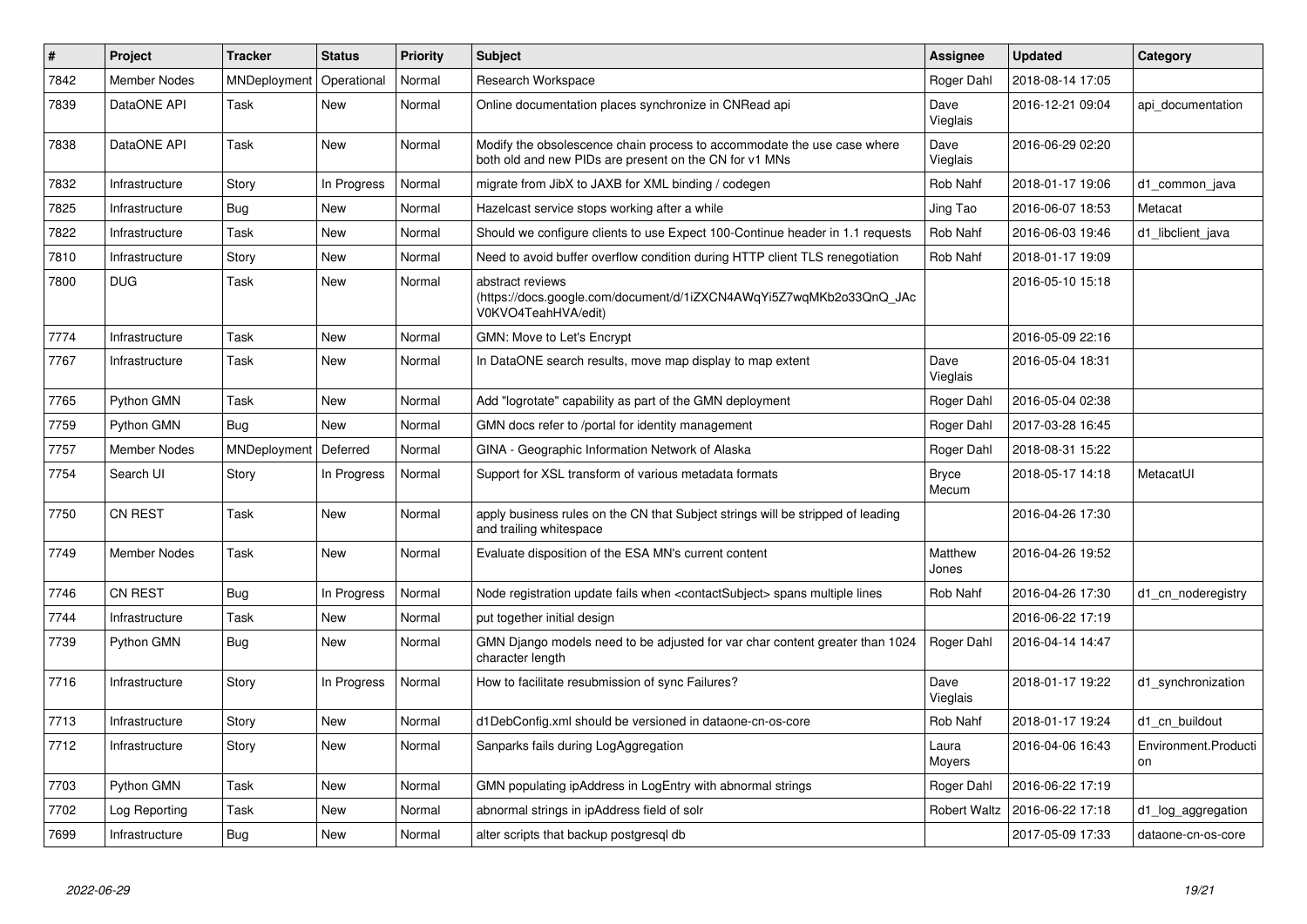| #    | Project             | <b>Tracker</b>     | <b>Status</b> | <b>Priority</b> | <b>Subject</b>                                                                                                                             | Assignee         | <b>Updated</b>   | Category                   |
|------|---------------------|--------------------|---------------|-----------------|--------------------------------------------------------------------------------------------------------------------------------------------|------------------|------------------|----------------------------|
| 7688 | Infrastructure      | <b>Bug</b>         | New           | Normal          | LogAggregation unable to change BaseURLs upon updateNodeCapabilities<br>notification                                                       | Dave<br>Vieglais | 2018-01-02 12:02 | d1 log aggregation         |
| 7687 | <b>CN REST</b>      | Bug                | New           | Normal          | Synchronization unable to change BaseURLs upon updateNodeCapabilities<br>notification                                                      | Rob Nahf         | 2016-07-22 19:22 | d1_synchronization         |
| 7682 | Log Reporting       | Task               | <b>New</b>    | Normal          | Sluggish Purging Read Event Cache                                                                                                          |                  | 2016-03-17 15:02 | d1_log_aggregation         |
| 7668 | Infrastructure      | Story              | <b>New</b>    | Normal          | Determine how indexing of data packages should work                                                                                        | Jing Tao         | 2018-01-17 19:28 | d1 indexer                 |
| 7666 | Infrastructure      | Bug                | <b>New</b>    | Normal          | mnTestMPC repeating attempts to set replica status to FAILED                                                                               | Laura<br>Moyers  | 2016-02-25 21:44 | Environment.Stage1         |
| 7664 | Python GMN          | Bug                | New           | Normal          | manage.py register_node_with_dataone generates "nodeReplicationPolicy" XML<br>fragment in node capabilities even when replication is false | Roger Dahl       | 2016-04-14 14:16 |                            |
| 7650 | Infrastructure      | Story              | <b>New</b>    | Normal          | DAO for SystemMetadata changes the SystemMetadata.replicationPolicy                                                                        | Rob Nahf         | 2018-01-17 19:31 | d1 cn common               |
| 7641 | Infrastructure      | Task               | <b>New</b>    | Normal          | contact ONEShare                                                                                                                           | Laura<br>Moyers  | 2016-02-12 16:40 | Environment.Producti<br>on |
| 7640 | Infrastructure      | Story              | New           | Normal          | <b>ONEShare failing with ServiceFailure</b>                                                                                                | Laura<br>Moyers  | 2016-02-12 16:39 | Environment.Producti<br>on |
| 7629 | <b>Member Nodes</b> | MNDeployment       | Operational   | Normal          | Arctic Data Center - Data and Software about the Arctic                                                                                    | Matthew<br>Jones | 2018-01-10 17:53 |                            |
| 7612 | Infrastructure      | Task               | In Progress   | Normal          | <b>Contact ORNLDAAC</b>                                                                                                                    | Laura<br>Moyers  | 2016-02-11 18:02 | Environment.Producti<br>on |
| 7611 | Infrastructure      | Story              | <b>New</b>    | Normal          | ORNLDAAC fails during log aggregation                                                                                                      | Laura<br>Moyers  | 2016-01-26 16:39 | Environment.Producti<br>on |
| 7607 | Infrastructure      | Task               | New           | Normal          | LTER EUROPE refuses the production CN from harvesting log records                                                                          | Laura<br>Moyers  | 2016-06-09 16:34 | Environment.Producti<br>on |
| 7606 | Infrastructure      | Task               | In Progress   | Normal          | NRDC does not trust the CN certificate for log harvesting                                                                                  | Laura<br>Moyers  | 2016-04-06 16:14 | Environment.Producti<br>on |
| 7605 | Infrastructure      | Story              | <b>New</b>    | Normal          | MemberNodes not authorizing CN to harvest log records                                                                                      | Dave<br>Vieglais | 2018-01-17 19:33 | Environment.Producti<br>on |
| 7578 | DataONE API         | <b>Bug</b>         | <b>New</b>    | Normal          | Fix 404 link to d1_instance_generator folder in documentation                                                                              |                  | 2016-01-08 22:01 | api documentation          |
| 7571 | <b>CN REST</b>      | Task               | <b>New</b>    | Normal          | Description for error code 401, detail code 4957 is misleading in some cases                                                               |                  | 2016-01-05 16:25 |                            |
| 7570 | Infrastructure      | Bug                | In Progress   | Normal          | Search UI requests cause Out of Memory Error                                                                                               | Jing Tao         | 2017-04-26 21:01 | d1 indexer                 |
| 7559 | Infrastructure      | Story              | <b>New</b>    | Normal          | Develop plan for securing application passwords in the CN stack                                                                            | Dave<br>Vieglais | 2018-01-17 19:34 | Architecture Design        |
| 7553 | <b>Member Nodes</b> | MNDeployment   New |               | Normal          | OOI - Ocean Observatories Initiative                                                                                                       | Laura<br>Moyers  | 2018-01-25 17:51 |                            |
| 7552 | <b>Member Nodes</b> | MNDeployment   New |               | Normal          | iDigBio - Integrated Digitized Biocollections                                                                                              | Laura<br>Moyers  | 2016-01-05 23:45 |                            |
| 7551 | Member Nodes        | MNDeployment   New |               | Normal          | FAO - Food and Agriculture Organization of the UN                                                                                          | Laura<br>Moyers  | 2015-12-15 15:08 |                            |